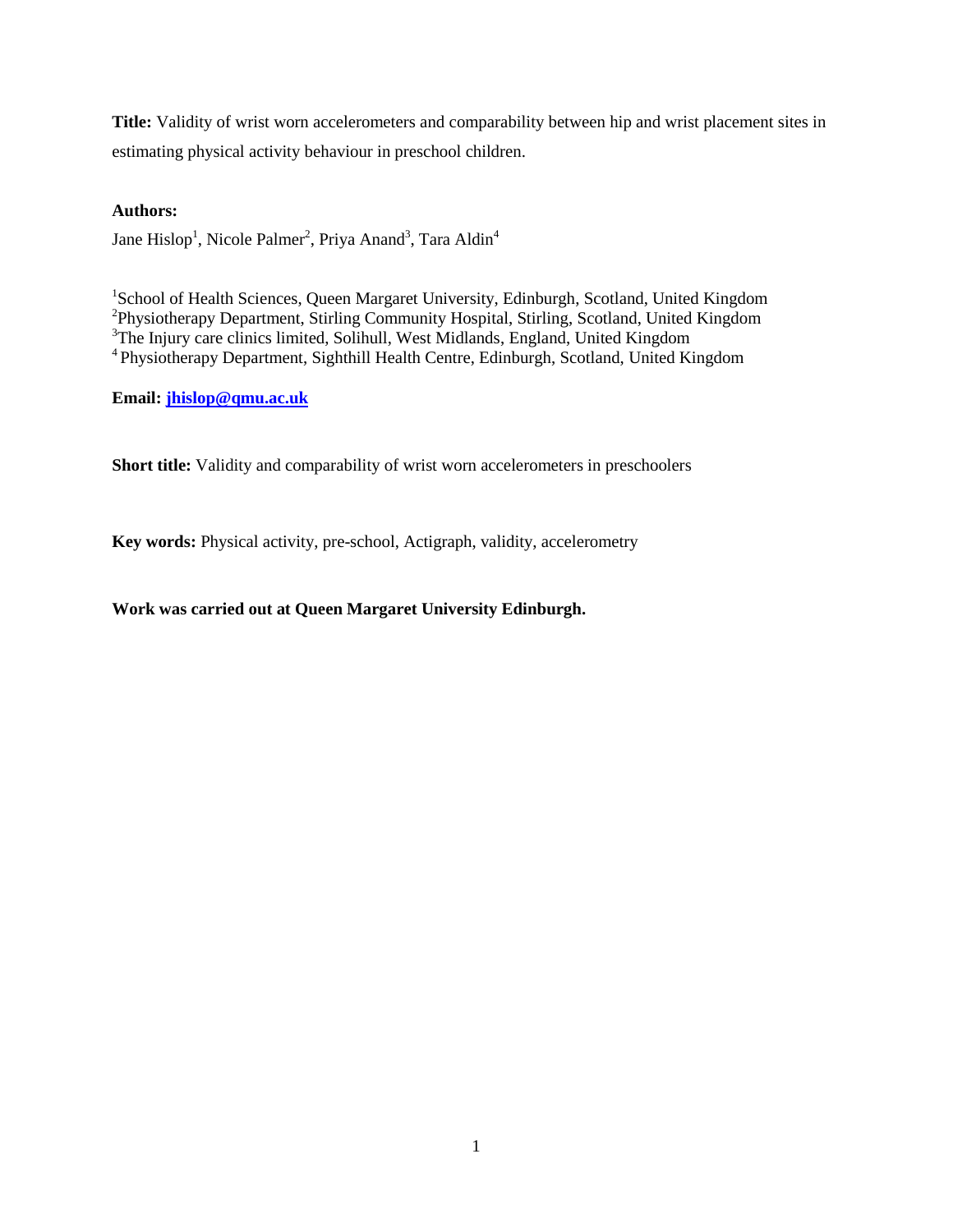### **Abstract**

Wrist-worn accelerometers can increase compliance with wearing accelerometers, however, several large scale studies continue to use hip- worn accelerometers and it is unclear how comparable data is from the two sites. The study aims were: to investigate agreement between wrist- and hip- worn accelerometers and to determine the validity of Johansson et al cut-points for wrist worn accelerometers in preschool children.

A sample of 32 preschool children (21 boys, 4.2 (0.5) years, BMI 16.6 (1.1)) were videoed wearing GT3X+ accelerometers on their wrist and hip while they engaged in 1 hour of free-play in their nursery. Children's activity were coded using, the Children's Activity Rating Scale (CARS): with CARS, level 1 'sedentary' and levels 2 to 5 were classified as time spent in TPA. Accelerometry data were processed using Johansson *et al* cut-points for the wrist data and Evenson *et al* cut-points for the hip data, into time spent in different intensities of PA. The mean counts per minute (cpm) from the hip and wrist were compared.

There was a strong correlation between the hip and wrist cpm  $(r=0.81, p<0.01)$  and total count data (*r*=0.83 p<0.01), however there was a large systematic bias with wide limits of agreement. Good agreement (mean difference (LOA) 1.1 (-9.9, 12.1) was found between the CARS estimate of TPA (29.5 (10.4) mins) and the wrist estimate, using the Johansson *et al* cut points (28.4 (9.8) mins). There was also a reasonable agreement between the hip estimates with the Evenson *et al* cut-points and Johansson *et al* estimate (mean difference (LOA):6.3 (-8.8, 21.4) mins.

In conclusion, the findings suggest that the Johansson *et al* (2013) cut-points applied to wrist worn accelerometers provides a valid estimate of TPA in preschool children and have reasonable agreement with Evenson *et al* cut-points applied to hip accelerometers.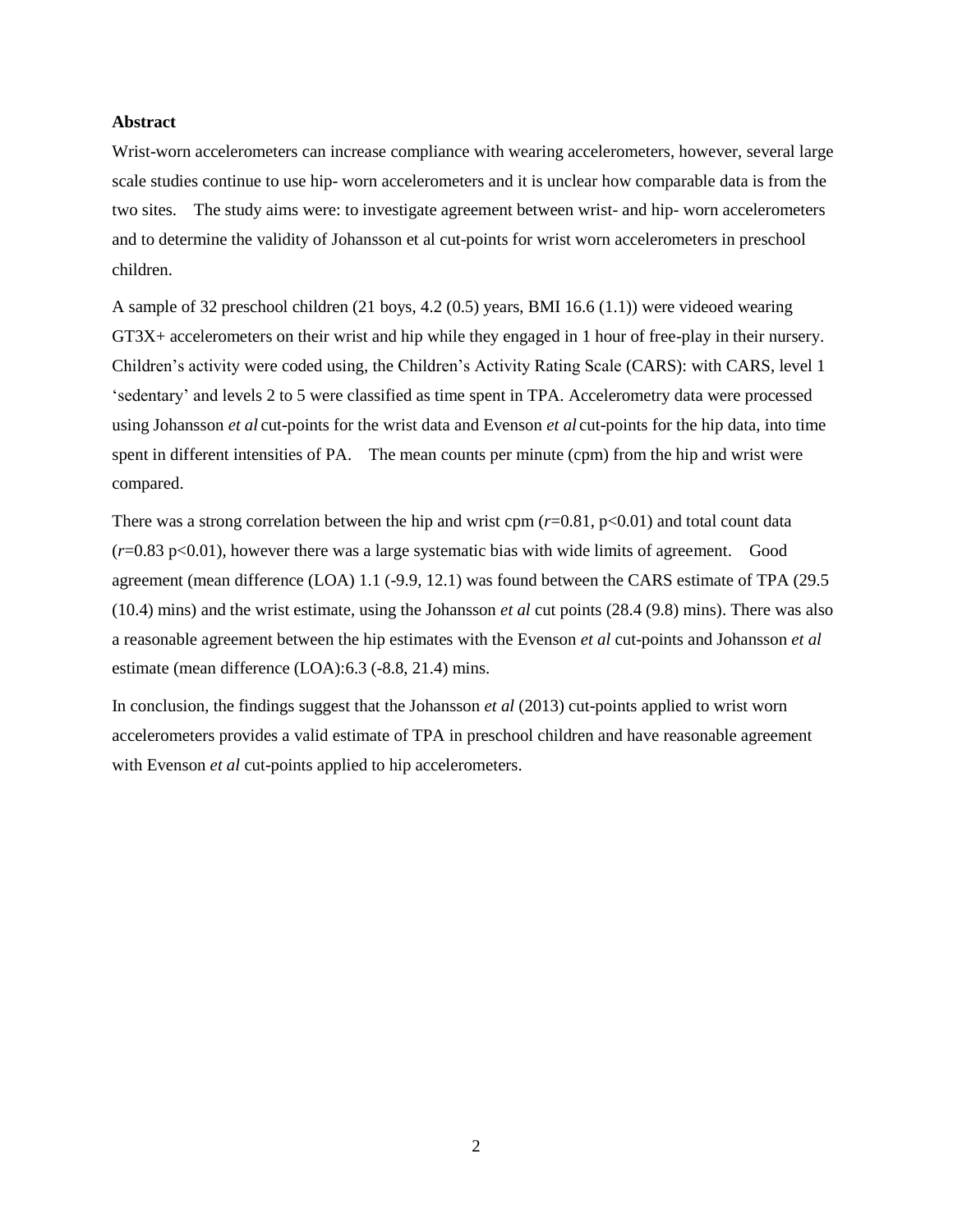### **Introduction**

Declining levels of physical activity have been attributed to the dramatic increase in childhood obesity in the UK since the 1980s (Parsons *et al* 1999, Cox *et al* 2012) and while levels of obesity in child and adult populations have plateaued in recent years, it is maintained that resolving the childhood obesity 'epidemic' should remain a public health priority (Rokholm *et al* 2010).

The pre-school years (3 to 5 years of age) are argued to be one of the critical periods of childhood during which the long term regulation of energy balance may be programmed (Dietz 2001). This, together with the fact that lifestyle behaviours are thought to track from pre-school to childhood, and subsequently into adulthood (Biddle *et al* 2010, Malina 1996) means that the early years may be a critical time for promoting physical activity and preventing sedentary habits developing (Goldfield *et al* 2012).

Current recommendations for health are for pre-school children to undertake at least 180 minutes (3 hours) of daily physical activity which should include both light and energetic activities, such as running, swimming and skipping and that time spent being sedentary should be minimised (Department of Health, Physical Activity, Health Improvement and Protection 2011, Australian Government, Department of Health and Ageing 2010, Canadian Society of Exercise Physiology 2012, National Association for Sport and Physical Education 2009, National Institute for Health and Clinical Excellence 2009). The focus of these guidelines is for young children to achieve a daily amount of physical activity rather than being concerned with the intensity of that physical activity (Department of Health, Physical Activity, Health Improvement and Protection 2011).

The findings of population based studies, which have described levels and patterns of physical activity and sedentary behaviour in young children, are conflicting and have either reported that preschool children are highly sedentary (Hinkley *et al* 2012, Jackson *et al* 2003) and are not meeting physical activity recommendations (Hinkley *et al* 2012, Alhassan *et al* 2007, Okely *et al* 2009, Taylor *et al* 2009) or that they are meeting physical activity recommendations for health (Heelan and Eisenmann 2006, Janz *et al* 2002, Janz *et al* 2004, Martinez-Gomez *et al* 2009, Metallinos-Katsaras *et al* 2007, Obeid *et al* 2011, Telford *et al* 2005).

These inconsistencies between the findings of studies may be an artefact of the different measurement methods adopted and the variety of different methodological decisions used between studies. It is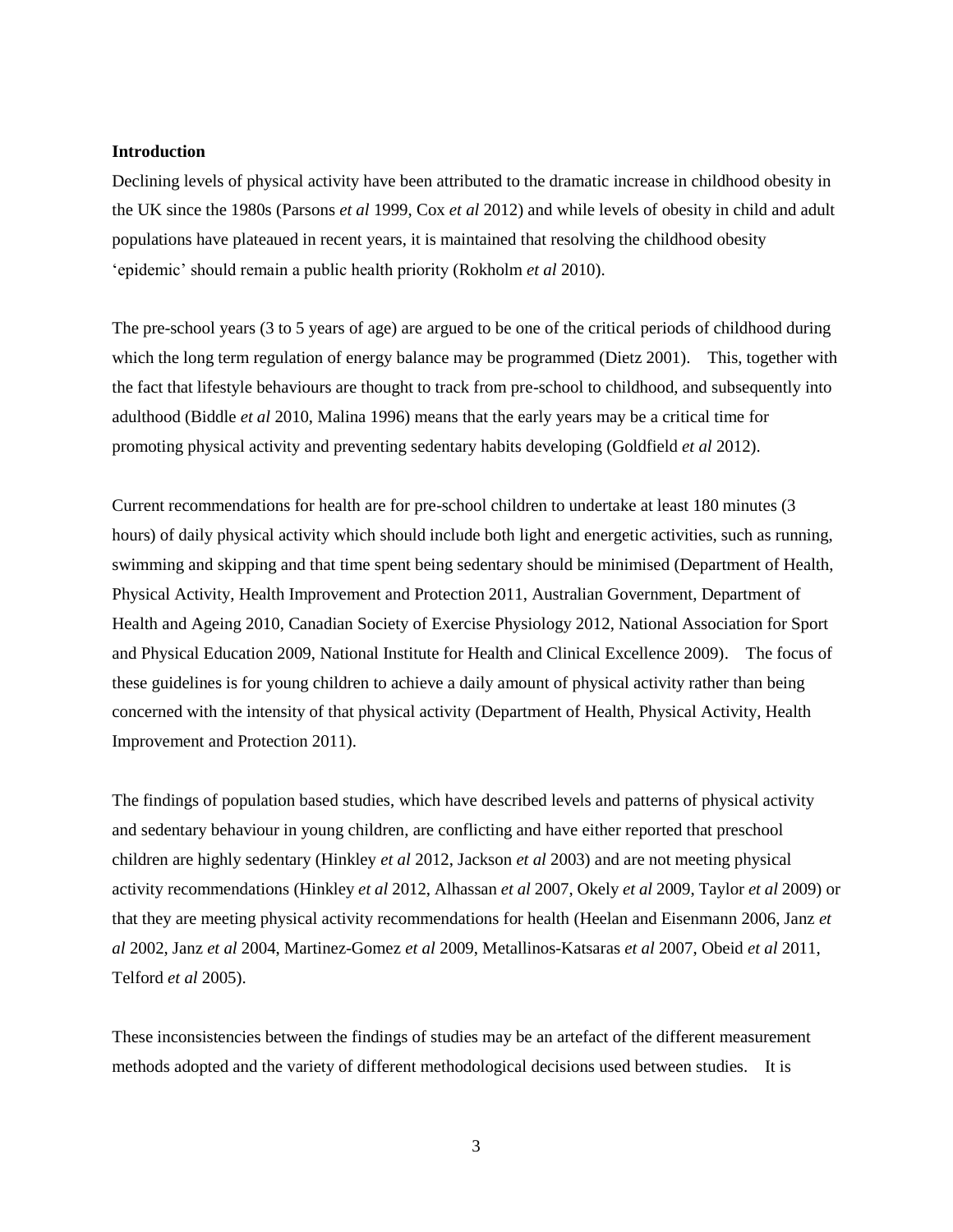argued that there is a need for consensus on the methodological decisions which influence accurate quantification of physical activity in young children (Cliff *et al* 2009, Ojiambo *et al* 2011).

.

Accelerometers offer an objective means of quantifying physical activity and hip worn accelerometers have been validated for use with preschool children (De Decker *et al* 2013, Adolph *et al* 2012, Pate *et al* 2006, Pfeiffer *et al* 2006, Hislop *et al* 2012). Accelerometers measure acceleration of the body part to which they are attached (de Vries *et al* 2009). It is argued that acceleration of the body is directly proportional to the muscular forces generated, which relates directly to energy expenditure (Freedson and Miller 2000) although their ability to accurately estimate energy expenditure in young children is questionable (de Vries *et al* 2006).

While several models of accelerometer are commercially available, to date the most frequently used accelerometer in studies of children has been Actigraph accelerometers (Actigraph, Fort Walton Beach, FL, USA) (de Vries *et al* 2009, Pate *et al* 2010, Trost *et al* 2011). One of the methodological decisions when using accelerometers is the decision over which position to place the accelerometer during data collection (Cliff *et al* 2009). Until recently, studies involving pre-school children have positioned Actigraph accelerometer over the hip during data collection. The rationale being that this attachment places the accelerometers close to the centre of body mass and aligns the sensitive axis with the vertical plane (Puyau *et al* 2002). However, a recognised limitation of hip worn accelerometers is that they are unable to take into account the increased energy expenditure which occurs with upper limb movements (Janz *et al* 2006) and as a consequence can underestimate activity (Cleland *et al* 2013). Following a review of the evidence, Cliff *et al* (2009) recommended the hip position for the placement of accelerometers during data collection. However, the authors acknowledged that evidence for the optimal position of accelerometers is limited and further investigation is required (Cliff *et al* 2009).

In recent years there has been growing support for positioning accelerometers at this wrist to take account of upper limb movement and in addition, it is argued that the wrist position will help to improve compliance with wearing accelerometers (Routen *et al* 2012). Good compliance with accelerometry wearing is essential in reducing drop-out of participants from large-scale population surveys so that the results are representative of a population's activity levels (Rowlands *et al* 2014). As a consequence some large scale population based studies such as the NHANES study have moved to using wrist worn accelerometers as opposed to waist worn accelerometers (Rowlands *et al* 2014).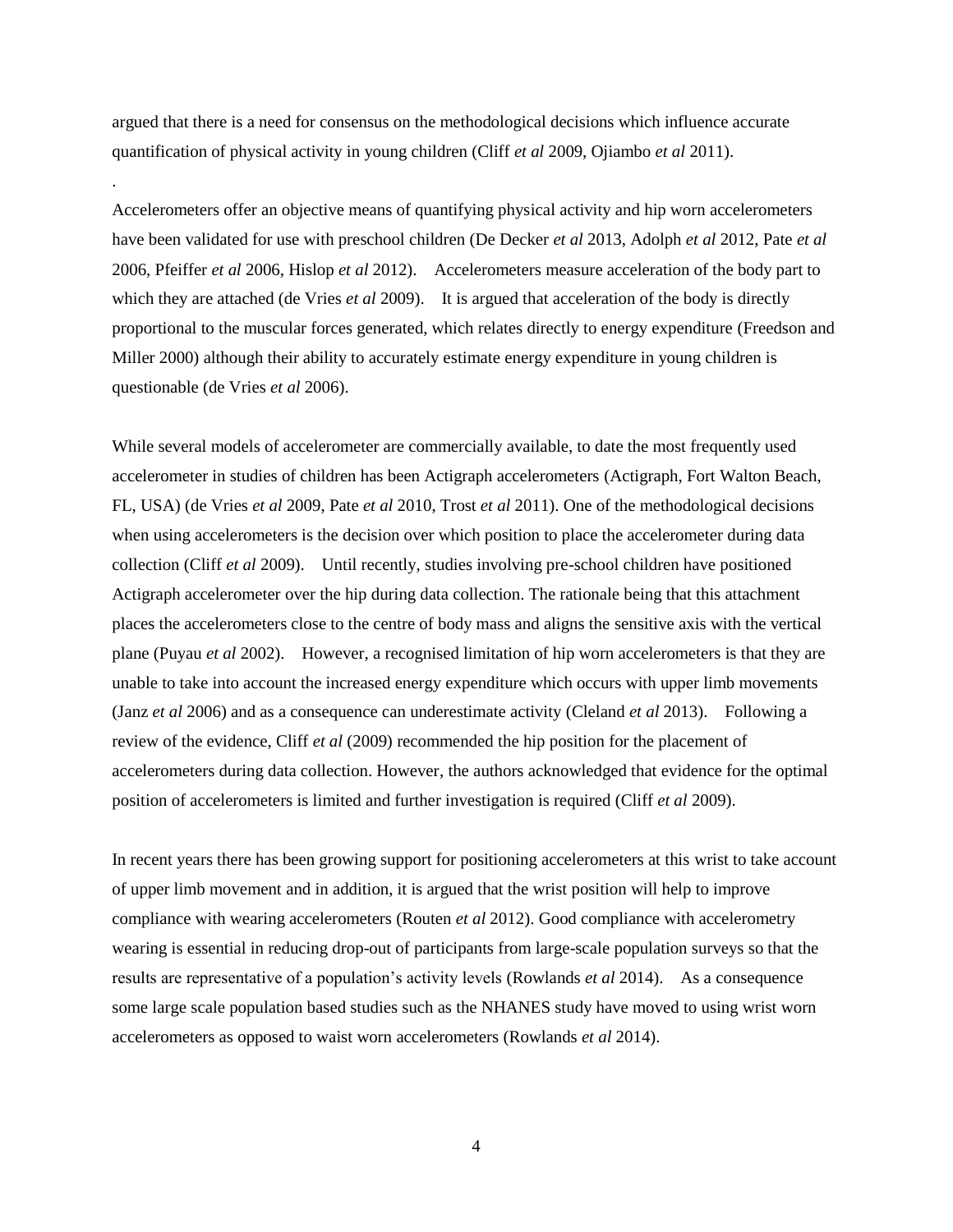Johansson *et al* (2013) calibrated wrist worn accelerometers in toddlers aged 2-3 years and proposed 'cut-point' thresholds to classify accelerometer data into time spent in different intensities. The authors concluded that wrist worn accelerometers offer a feasible alternative placement site to the hip. However, what this study did not do was to compare accelerometer data collected at the wrist with accelerometer data collected from the hip and it is unclear if data collected at these two different placement sites are comparable. This is important as several on-going, large scale longitudinal accelerometry studies have been using and continue to use, hip worn accelerometers (Basterfield *et al* 2011, Mattocks *et al* 2010). Greater understanding of how accelerometry output compares, between hip and wrist position, is important to be able to make longitudinal comparison of physical activity behaviour using data which has already been collected, for example the International Children's Accelerometry Database, has 44,454 Actigraph data files, from 20 countries of children aged 3-18 years which have been collected using hip worn Actigraph accelerometers (Sherar *et al* 2011).

While other models of accelerometers have been calibrated for the wrist position in older children (Djafarian *et al* 2013) there is limited evidence of how the output compares with that of accelerometers worn at the hip. In one study, Routen *et al* (2012) compared the Actiwatch worn at the wrist against an Actiwatch worn at the hip in 24 children (mean  $\pm$  SD:11.2 $\pm$ 0.5 years). The authors found that accelerometer sites were not comparable with the volume of activity (activity counts) being greater at the wrist compared to the hip and with time spent in light, MVPA, and vigorous being higher with the wrist worn accelerometers. Ekblom *et al* (2012) explored indirect calorimetry as criterion method for energy expenditure in 22 children 8-10 years when comparing Actiwatch (worn on the wrist) against hip worn uniaxial 7164 Actigraph accelerometer and found while there was correlation in 'counts' between accelerometers there was a systematic difference observed such that the output from the accelerometers can not be used interchangeably. Rowlands *et al* (2014) found strong correlations between the wrist worn GENEActiv for average counts per day in a study of 58 children aged 10-12 years recorded over 7 days for time spent in sedentary behaviour and MVPA against waist worn GT3X+ for both vertical (uniaxial) and vector magnitude (triaxial) output. Finally, while Trost *et al* (2014), using pattern recognition approach to analysis of accelerometry data, concluded that the output from the wrist worn GT3X+ accelerometer performed as well as a hip worn accelerometer in 52 children (mean age 13.7  $\pm$  3.1 year), other studies have reported inconsistencies in raw acceleration data between the wrist and hip during structured activities (Hildebrand *et al* 2014).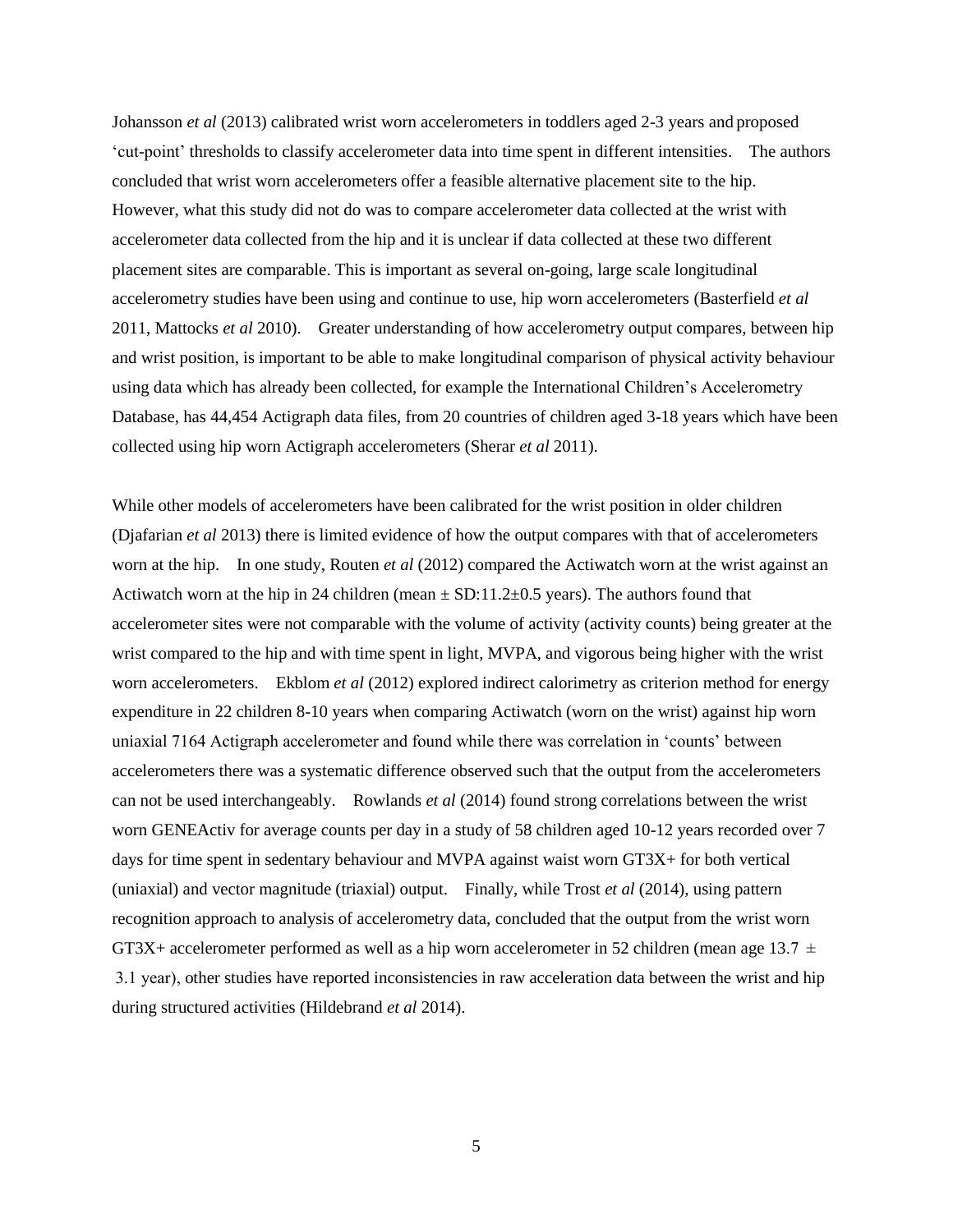In summary, there is recent debate about whether wrist worn accelerometers instead of hip worn monitors may improve compliance (Routen *et al* 2012) as well as account for energy expenditure from upper limb movements. While the Actiwatch has been available for a number of years, the Actigraph GT3X+ is now available as a wrist worn monitor. Research is therefore needed to calibrate wrist worn accelerometers such as the GT3X+ and to explore the relationship of data from wrist worn accelerometers with data from Actigraph hip worn accelerometers. Studies which seek to understand how accelerometry output compares are important if there is to be any meaningful longitudinal analysis of physical activity and sedentary behaviour of populations over time.

The aims of this study were:

- 1) To investigate the relationship between wrist- and hip- worn Actigraph accelerometers output preschool children during free-play
- 2) To investigate the validity of the Johansson *et al* (2013) cut-points for wrist worn Actigraph accelerometers in preschool children aged 3-5 years.

## **Method**

Data were collected from a convenience sample of 32 children aged 3 to 5 years recruited from pre-schools in Edinburgh (21 boys, 4.2 (0.5) years, height: 105.3 (6.1) cm, weight: 18.4 (2.6) cm, BMI 16.6 (1.1) kg/m<sup>2</sup>), 90% of the sample were classified as 'healthy' weight and 10% as overweight/obese i.e. BMI at or above  $85<sup>th</sup>$  centile relative to UK population reference data (Cole 2002).

To recruit participants flyers were distributed to parents at the pre-school inviting their children to take part. Healthy children, aged between 3 to 5 years, were included. Children with any known neurological, respiratory or musculoskeletal problem, which would affect their mobility, were excluded (Hislop *et al* 2012). Prior to taking part, parental written informed consent and the child's verbal assent to participate was obtained. Ethical approval for the study was granted from the host institution.

Children were video recorded while they engaged in 1 hour of free-play during their usual play-time in the nursery setting. In the nursery, children had access to an outdoor play area where they could play with outdoor toys including carts, scooters and balls. In addition, there was a climbing frame available. In an indoor area children had access to small tables and chairs where they could engage in drawing and crafts. There were books and small toys such as cars and building blocks on the floor, and children also had access to a sand box which was positioned approximately at the child's waist height, so that the child was in a standing position while playing. During the video recording children could freely choose their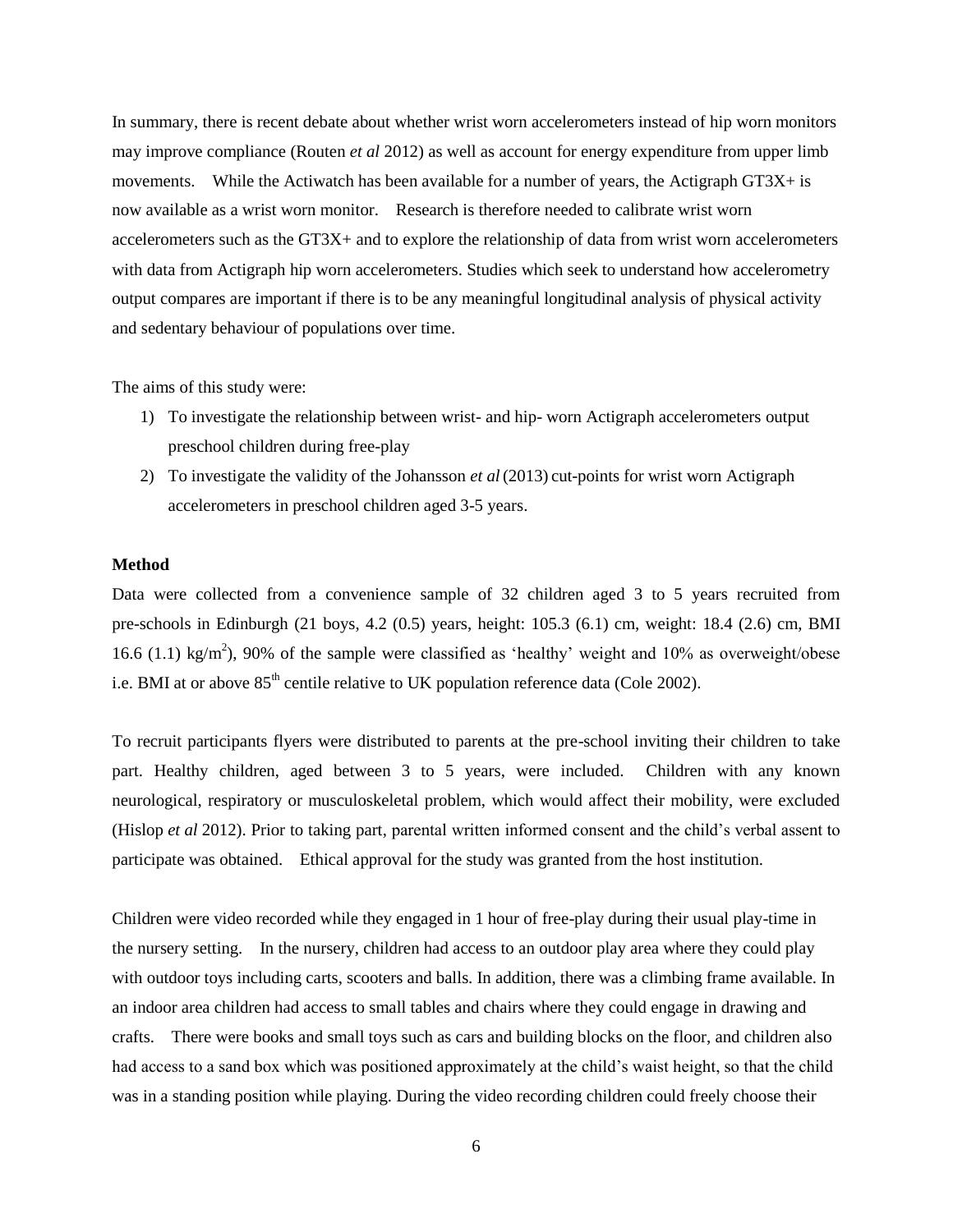activities and move between these. They were therefore able to engage in sedentary and light activities, in sitting and standing, as well as moderate to vigorous activities such as running, skipping, hopping and climbing. Each child wore two  $GT3X^+$  accelerometers, one on an elasticated belt around their waist positioning the accelerometer over their hip in the mid-axillary line. A second GT3X<sup>+</sup> accelerometer was positioned on the participant's non-dominant wrist. Accelerometers were pre- set to record data in 1s epochs which was reintegrated into 5-s epochs.

The Children's Activity Rating Scale (CARS)(Puhl *et al* 1990) is a direct observation scale which is argued to be the 'gold standard' method of measuring physical activity behaviour in preschool children (Sirard *et al* 2005). Using the video data children's activity were coded using the CARS method adapted from the original study which used 1-minute sampling period to using a 5-s sampling period (Puyau *et al* 2002). This approach involved coding each child's activity on a scale of 1 to 5 depending on level of intensity of the activity and then averaging the score over the 5-s period. Similar to the original study each level of coding was only used once during a 5-s coding period. Researchers were trained in using the coding system using video examples and reliability between coders was assessed at the start and end of the data collection period using randomly selected 10 minute extracts of data. The intra-class correlation coefficient was found to be 0.96.

Table 1 outlines the codes used to classify the observed activities and these were averaged over the 5-second epoch*.* The intensity of the activity in each epoch was interpreted as outlined in the Johansson *et al*(2013) study whereby level 1, which included any sitting or reclined activities was classified as sedentary behaviour. Level 2, which included standing activities and level 3, which included slow walking, were grouped together and classified being low or light intensity physical activity. Finally, level 4 which included brisk walking, and level 5, which included running, were classified as high intensity physical activity. Similar to earlier studies with preschool children, activities at levels 4-5 were grouped together and classified as being part of MVPA (Hislop *et al*, 2012) and levels 2 to 5 were grouped together as part of 'total physical activity' (TPA).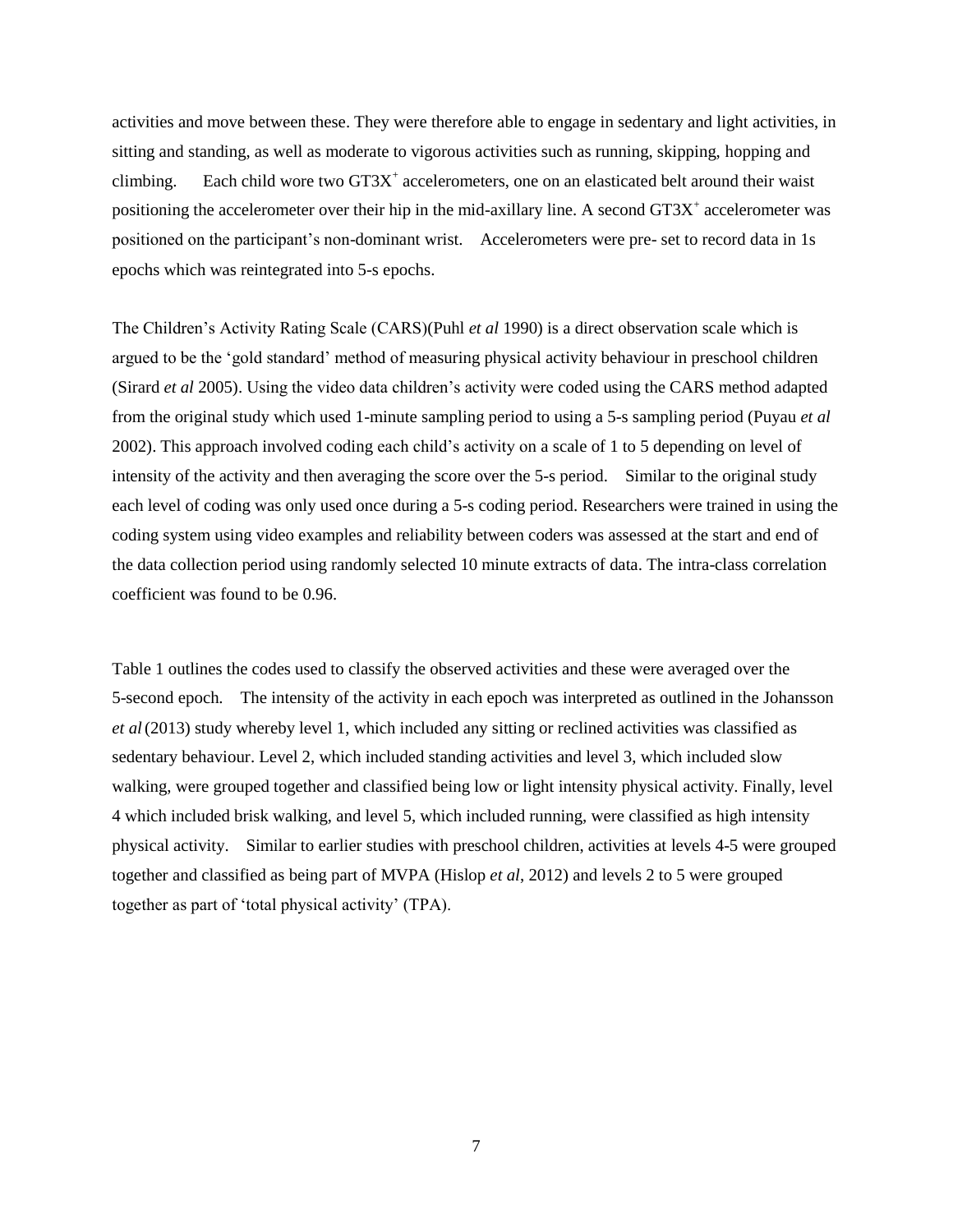| activity. |                                                   |
|-----------|---------------------------------------------------|
| Level 1:  | Stationary/motionless                             |
| Level 2:  | Stationary/movement of limbs or trunk (very easy) |
| Level 3:  | Translocation (slow/easy)                         |
| Level 4:  | Translocation (medium speed/moderate)             |
| Level 5:  | Translocation (fast or very fast/hard)            |
|           |                                                   |

**Table 1: Children's Activity Rating Scale (CARS) 5-point scale to categorize intensity of physical activity.**

Puhl *et al* (1990)

The study took place in the preschools' outdoor and indoor play areas and cameras were set up to capture children as they moved between different areas. If a child was out of screen shot the 5-s epoch was excluded from coding and the corresponding accelerometer period was excluded. The cameras were synchronised with the PC set to internet time and the PC was used to initialise the Accelerometers.

The accelerometry count data were processed using the ActiLife software (ActiGraph, Pensacola, FL) applying cut-points to classify activity into time spent in sedentary behaviour, light intensity, moderate to vigorous (MVPA) intensity and total physical activity (TPA). As this study was interested in total physical activity the Johansson *et al* (2013) cut-points for TPA were applied to the wrist data ( > 221 counts per 5 s) and the Evenson *et al* (2008) cut-points were applied to the hip vertical vector data  $(Y-Axis)$  to provide estimates of time spent in TPA (TPA<sup>Ev</sup> > 8 counts per 5 seconds). The Evenson *et al* (2008) are frequently adopted in studies of preschool children and have been calibrated in children aged 5 - 9 years. The total counts from the hip vertical vector output and the vector magnitude (VM) output as well as the wrist vector magnitude output was collected.

Data were imported into SPSS (version 21) for analysis. Normality tests were conducted using the Shapiro-Wilks statistic as the sample was less than 50. All data was found to be normally distributed  $(p>0.05)$ .

Correlational analysis was undertaken to explore the association between the output from the hip and the wrist vector magnitude.

To assess the accuracy of the different accelerometry cut-points as an absolute measure of physical activity, comparison was made between the number of minutes of sedentary behaviour, light intensity,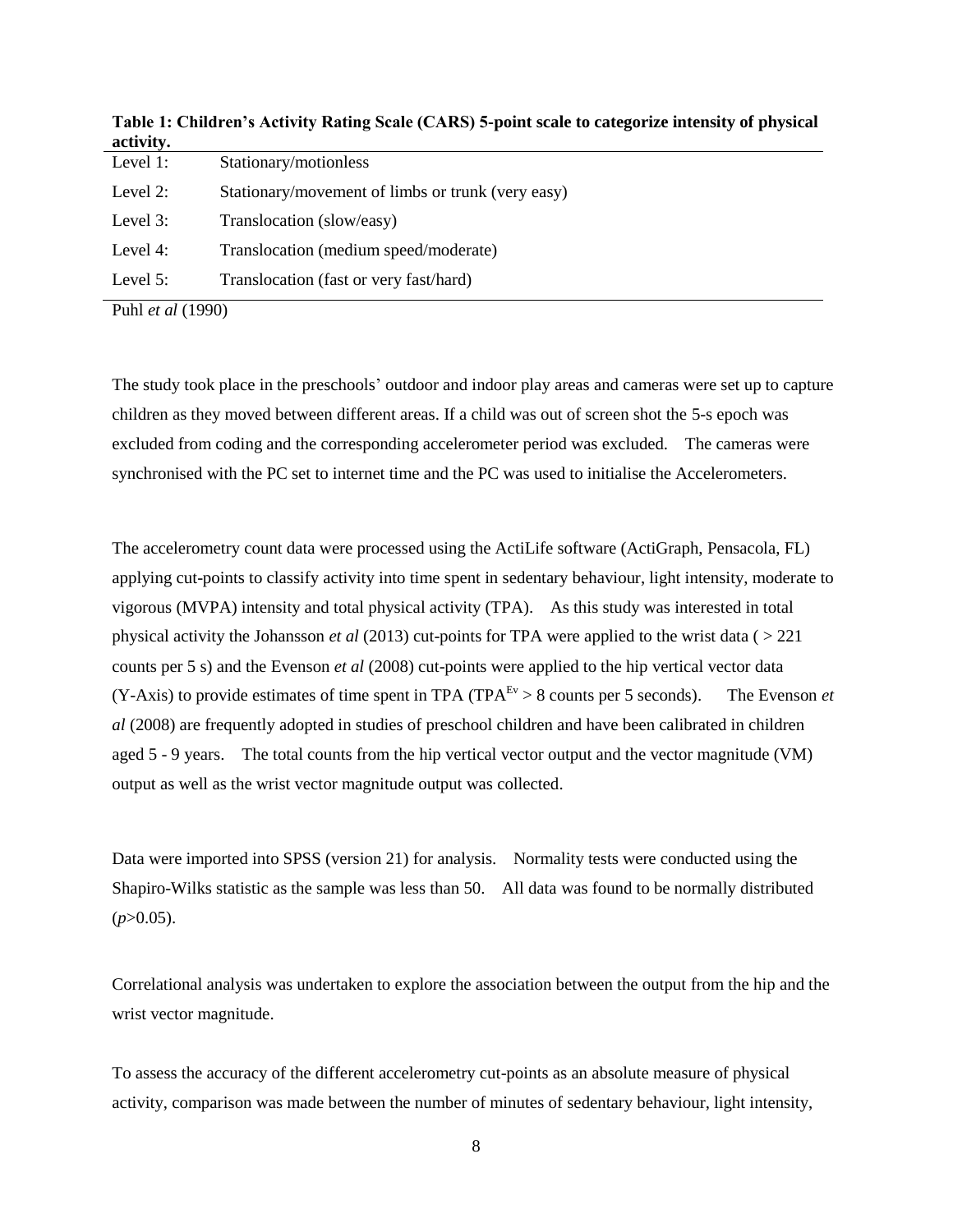MVPA intensity and TPA as estimated by the different cut-points, applied to accelerometers worn at the wrist and hip and then compared with the estimates as determined by the CARS criterion measure of direct observation. The Bland and Altman approach was used to examine the relationship between the minutes estimated using the cut-points and the estimates using the criterion measure (Dale *et al* 2000).

## **Results**

An average of 36 (11.2) minutes of accelerometer data was recorded and from this a total of 13681, 5-second epochs were coded using the CARS. The mean VM cpm recorded at the wrist were 7222.1 (2224.8) cpm and at the hip were 2245.7 (852.3) cpm. The mean total counts from the accelerometers are presented in table 2.

### **Table 2: Mean total accelerometry counts**

|            | <b>Mean total counts</b> | (SD)       |
|------------|--------------------------|------------|
| Hip Y-Axis | 41042.2                  | (26018.3)  |
| Wrist VM   | 262098.0                 | (115496.7) |
| Hip VM     | 82685.8                  | (434339.0) |

*VM*: Vector Magnitude

The mean VM cpm and the total VM counts from the wrist were significantly different from the mean cpm and the total counts recorded from the hip worn accelerometer  $(p<0.5)$  and it can be seen that the volume of data is higher when the accelerometer is positioned at the wrist, which is not unexpected given that upper limb movements are likely to increase acceleration output. Despite the significant difference in the VM total count output between the hip and wrist accelerometers these were significantly correlated  $r=0.83$ , ( $p<0.01$ ) and the mean VM cpm from the wrist and hip were also correlated  $r=0.81$ , ( $p<0.01$ ). However, as Figure 1 (i) and (ii) illustrate there was a large differences between the wrist and hip total count data and between the cpm data from the hip and the wrist with wide limits of agreement (mean (LOA), total VM counts: 179412.1 (23042.1,335782.1); cpm: 4976.4 (1809.4,8143.4)). It can also be seen in these plots that the discrepancy between sites increases as the physical activity level increases.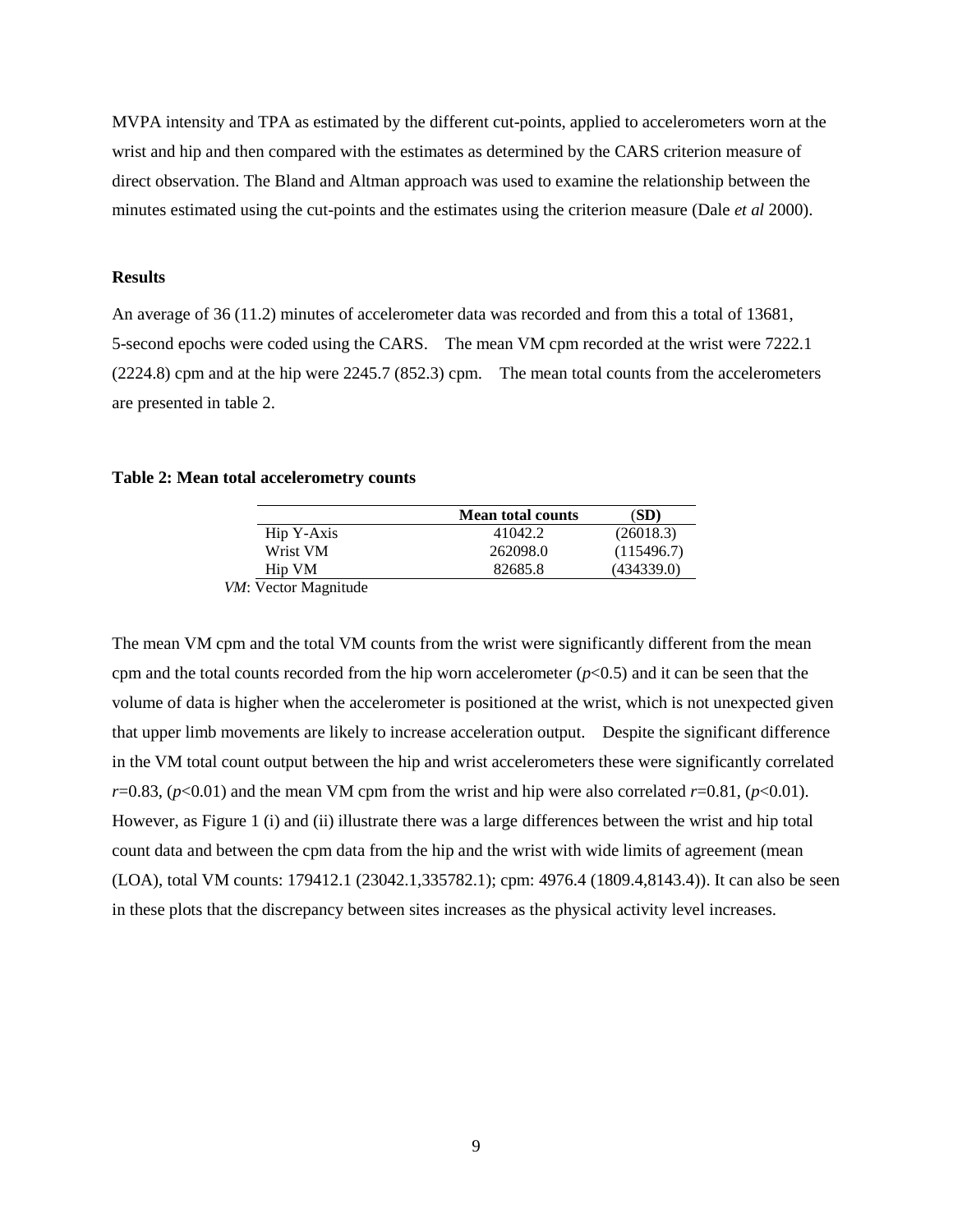

**Figure 1: (i) Bland and Altman plot of total vector magnitude (VM) counts between wrist and hip worn accelerometers (ii) Bland and Altman plot of vector magnitude (VM) counts per minute (cpm) between wrist and hip worn accelerometers**

Following the application of cut-points, the data on time spent in different intensities and in sedentary behaviour was calculated. The findings are presented in Table 3.

**Table 3. Mean minutes (SD) of time spent in different intensities, comparing placement location, cut-points and triaxal and uniaxial output from accelerometers against CARS direct observation scale.**

|             | <b>Mean minutes (SD)</b> |                        |                      |
|-------------|--------------------------|------------------------|----------------------|
|             | <b>CARS</b>              | Johansson et al (2013) | Evenson et al (2008) |
| Intensity   |                          | Wrist, triaxial        | Hip, unaxial         |
| Sedentary   | 6.2(5.8)                 | 7.2(3.9)               | 12.2(7.2)            |
| Light       | 27.3(10.6)               | 16.9(6.6)              | 17.2(6.6)            |
| <b>MVPA</b> | 2.2(2.2)                 | 11.5(6.3)              | 6.1(4.5)             |
| <b>TPA</b>  | 29.5 (10.4)              | 28.4(9.8)              | 23.3(9.8)            |

*CARS*, Children's Activity Rating Scale. *MVPA*, moderate to vigorous activity; *TPA*, total physical activity.

It can be seen that there is variability in accelerometry estimates of time spent in the different intensities and in sedentary behaviour. While the wrist estimates of sedentary behaviour were similar to the CARS estimate, the hip position resulted in a greater estimate of time spent in sedentary behaviour.

The accelerometer estimates were greater for time spent in high or MVPA than was observed using the CARS. Data from the wrist worn accelerometer using the Johansson *et al* (2013) cut-points for MVPA is higher than the estimate from the hip worn accelerometer using the Evenson *et al* (2008) cut-point. Figure 2 illustrates the spread of the data plotting accelerometer estimates from the hip and wrist against the CARS for MVPA and for TPA.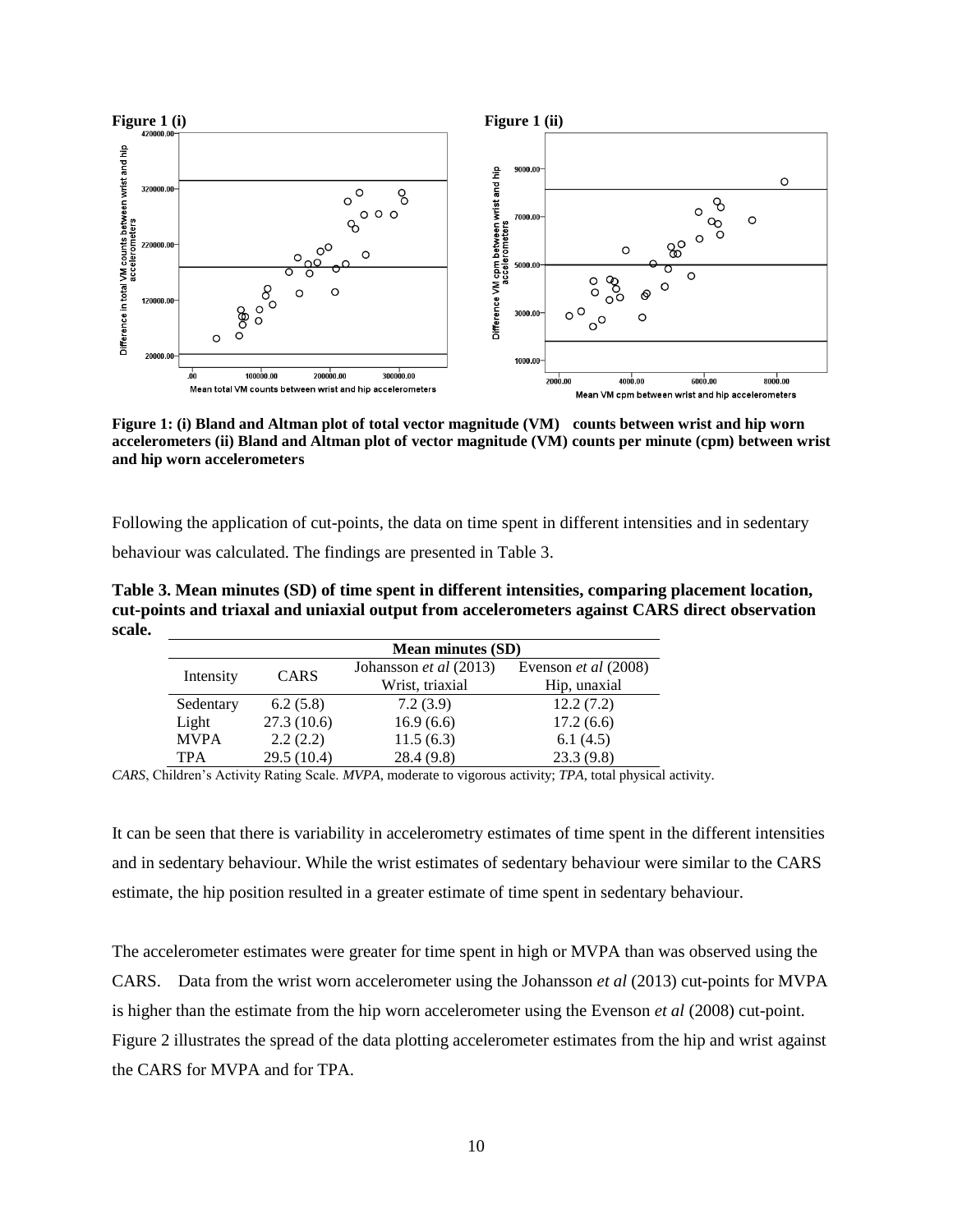

**Figure 2: (i) CARS for time spent in MVPA (mins) plotted on y axis, against accelerometer estimates for wrist and hip (x axis). (ii) CARS for time spent in total physical activity (TPA) (mins) plotted on y axis against accelerometer estimate for hip and wrist (x axis).**

The majority of the time spent in TPA was categorized as the child engaging in 'light' intensity physical activity. To further examine activities within TPA, the time spent in standing and in locomotion was determined. Standing was all activity coded as CARS level 2 and locomotion was all translocation activities (categorized as  $\geq 3$ , including slow and fast walking). The time spent in these activities was then compared against the accelerometry estimates for the wrist and hip using the Johansson *et al* (2013) Evenson *et al* (2008) cut-points respectively and are presented in table 4.

**Table 4 Time spent in standing and in locomotion, compared with accelerometry estimates from the wrist and hip worn accelerometers.**

| <b>Mean minutes (SD)</b> |  |
|--------------------------|--|
| 20.0(9.3)                |  |
| 16.9(6.6)                |  |
| 17.2(6.6)                |  |
| 9.5(5.5)                 |  |
| 11.5(6.3)                |  |
| 6.1(4.5)                 |  |
|                          |  |

*CARS*, Children's Activity Rating Scale. *MVPA*, moderate to vigorous activity; *PA*, physical activity.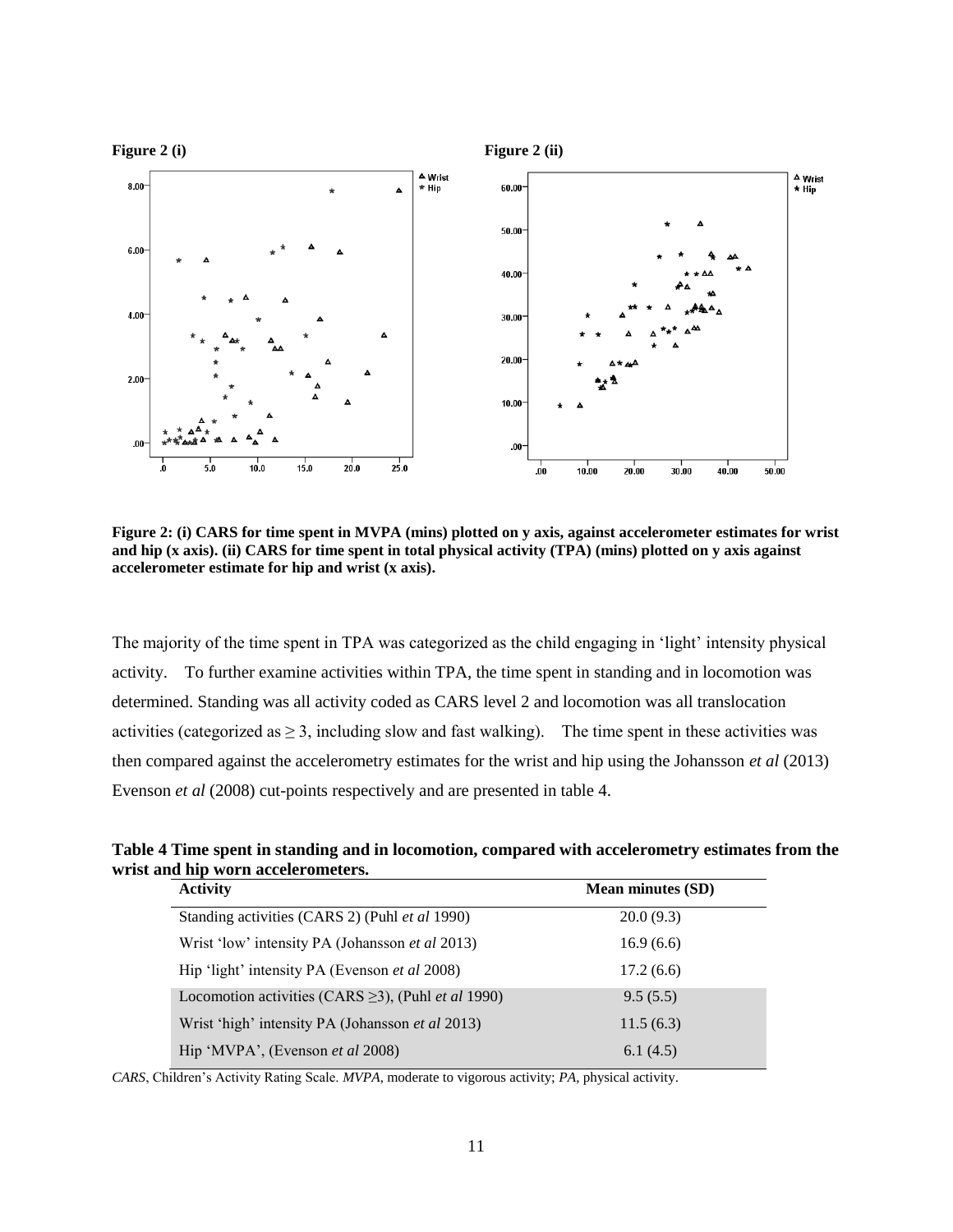To explore the agreement between the estimates and the CARS criterion method, mean differences and 95% limits of agreement were calculated between the CARS and the accelerometer estimates and are presented in table 5.

# **Table 5: Mean difference and 95% limits of agreement (LOA) between wrist and hip estimates and CARS for Total Physical Activity and for MVPA.**

|                                                                       | Time (mins) |               |
|-----------------------------------------------------------------------|-------------|---------------|
|                                                                       | Mean        | 95% LOA       |
|                                                                       | difference  |               |
| TPA CARS - wrist estimate (Johansson <i>et al</i> 2013)               | 1.1         | $-9.9, 12.1$  |
| TPA CARS - hip estimate (Evenson <i>et al</i> 2008)                   | 6.3         | $-8.8, 21.4$  |
| MVPA CARS - wrist estimate (Johansson et al 2013)                     | $-9.3$      | $-20.0, 1.5$  |
| MVPA CARS – hip estimate (Evenson <i>et al</i> 2008)                  | $-3.8$      | $-10.7, 3.1$  |
| Locomotion CARS – wrist estimate 'high' (Johansson et al 2013)        | $-2.0$      | $-9.4, 5.4$   |
| Locomotion CARS – hip estimate 'MVPA' (Evenson et al 2008)            | 3.4         | $-3.1, 10.0$  |
| Standing CARS – wrist estimate 'low' intensity (Johansson et al 2013) | 3.1         | $-14.3, 19.9$ |
| Standing CARS – hip estimate light intensity (Evenson et al 2008)     | 2.8         | $-10.3, 16.4$ |

*CARS*, Children's Activity Rating Scale. *TPA*, total physical activity; MVPA, moderate to vigorous activity, LOA, limits of agreement.

Using a repeated measures ANOVA revealed a significant difference between the cut-point estimates (*p*<0.01) and post-hoc analysis using a paired *t-*test revealed significant differences between each of the pairs of cut-point estimates  $(p<0.01)$ . While a strong and significant correlation was found between the Evenson *et al*(2008) estimate from the hip worn accelerometry output and the Johansson *et al* (2013) estimate from the wrist worn accelerometry output for TPA  $(r= 0.9, p<0.01)$ , the mean difference and and limits of agreement were wide. This could suggest a systematic bias with the wrist accelerometer recording higher estimates physical activity in comparison to the hip worn accelerometer when the Johansson *et al* (2013) and the Evenson *et al* (2008) cut-points are used to process accelerometry count data collected from the wrist and hip respectively.

Good agreement was found between the CARS estimate of TPA (29.5 (10.4) mins) and the wrist estimate, using the Johansson *et al* (2013) cut points (28.4 (9.8) mins). In addition, there was good agreement between the CARS estimate for locomotion activities (9.5 (5.5) mins) and 'high' intensity PA as estimated by the wrist worn accelerometer using the Johansson *et al* (2013) cut-points (11.5 (6.3) mins). This findings are presented in Figure 3 (i) and (ii).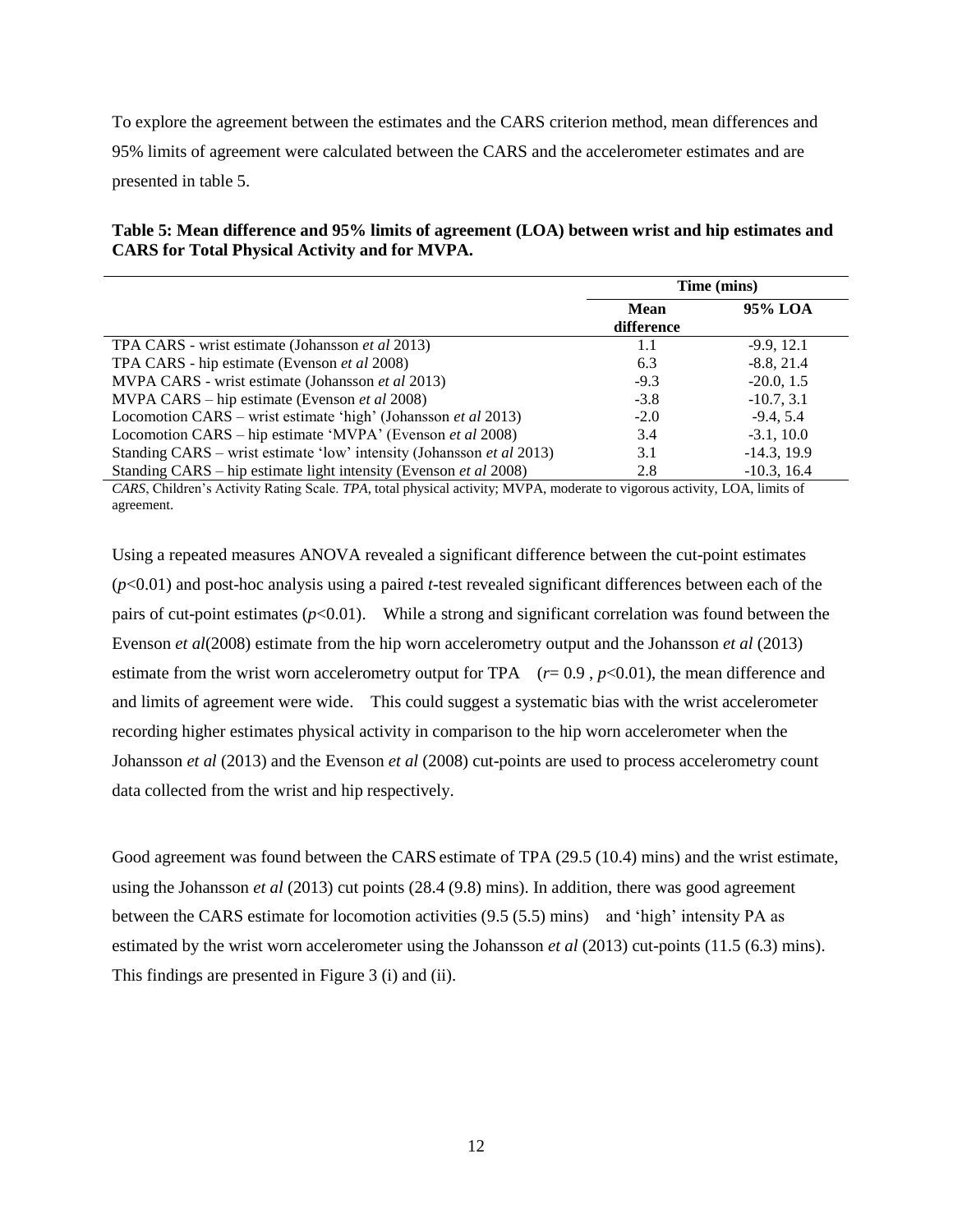

**Figure 3:** 

**(i) comparison between the CARS (Puhl** *et al* **1990) wrist worn accelerometer estimate using the Johansson** *et al* **(2013) cut-point for total physical activity**

**(ii) comparison between the CARS (Puhl** *et al* **1990) locomotion and the wrist worn accelerometer estimate for high intensity physical activity using the Johansson** *et al* **(2013) cut-points.**

## **Discussion**

The purpose of this study was to investigate agreement between Actigraph estimates of physical activity intensity and sedentary behaviour from wrist and hip-worn Actigraph accelerometers in preschool children during free-play. In addtion the study set out to investigate the validity of the Johansson et al (2013) cut-points for wrist worn Actigraph accelerometers in preschool children aged 3-5 years. The study found that the total VM count output and the mean VM cpm data collected from the wrist and the hip were significantly correlated  $(p<0.01)$ , however a large and systematic difference, with wide limits of agreement were found between the hip and wrist data. Similar findings have been reported in studies which have involved older children and using other models of accelerometers (Routen *et al* 2012, Rowlands *et al* 2014, Ekblom *et al* 2012). There was good agreement between the CARS and the wrist worn Actigraph estimate of TPA when the Johansson et al (2013) cut-points were applied . There was reasonable group level agreement with the estimates from the hip when Evenson et al (2008) cut-points were used. Notably the agreement at the wrist using the Johannsson et al (2013) and the CARS was better than the hip position estimates when the Evenson et al (2008) cut-points were applied.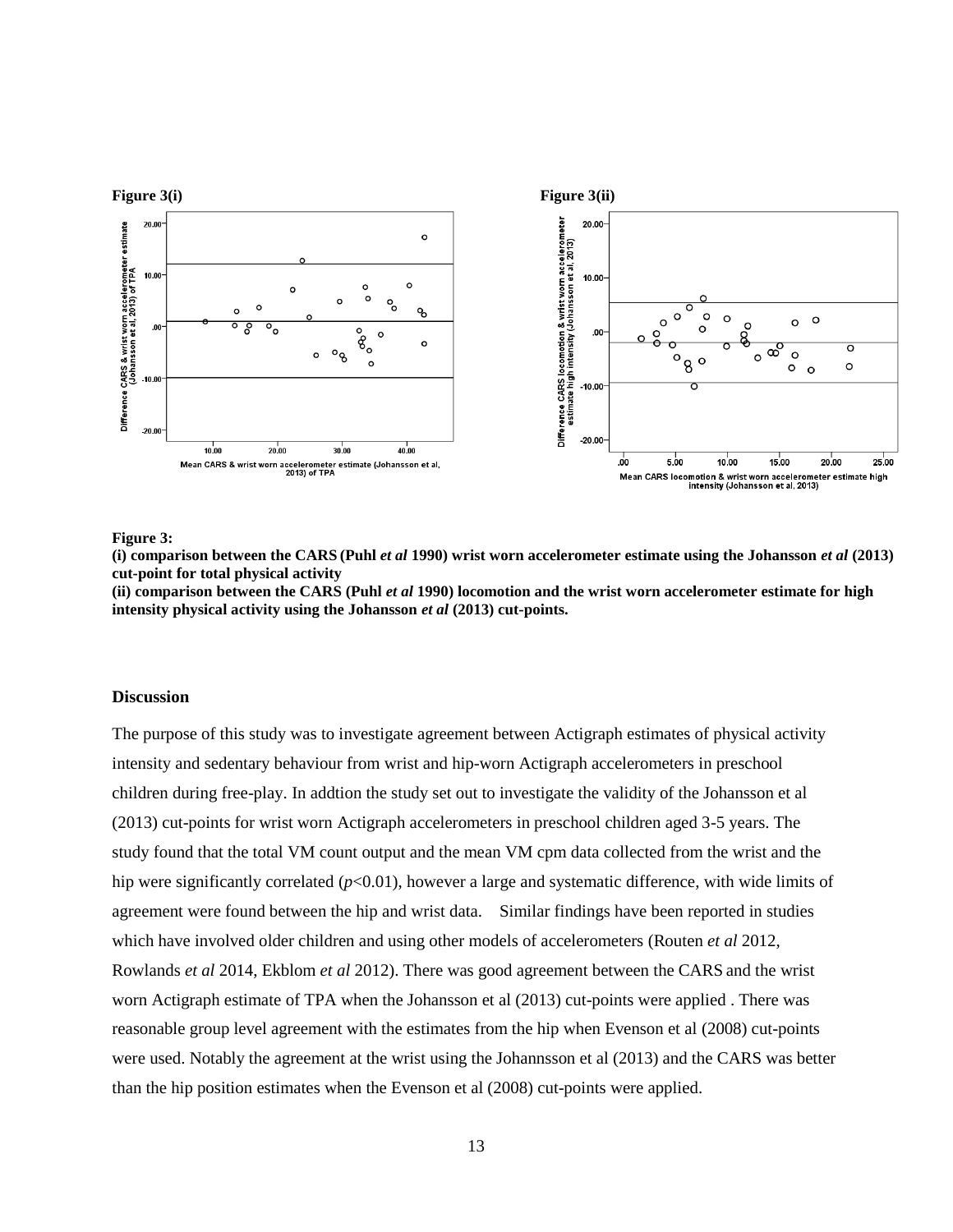One of the outstanding methodological questions regarding accelerometry data processing and interpretation is how to transform the accelerometry count output into a biologically meaningful format (Cliff *et al* 2009). While one approach is to apply count thresholds, there is, however, a lack of consensus over which cut-points should be used (Kim *et al* 2012) and numerous cut-points for Actigraph accelerometers have been developed for children, including pre-school children. The application of different cut-points makes comparison between studies problematic, leading to conflicting conclusions about levels of sedentary behaviour, MVPA and total physical activity (TPA) and without agreement on cut-points it is difficult to ascertain whether children are meeting physical activity guidelines or not (Kim *et al* 2012, Beets *et al* 2011).

It is recognised that cut-points are specific to the sample from which they have been calibrated and these also depend on the protocol from which they have been developed (Mackintosh *et al* 2012). One example is the variability in processing and interpretation of the CARS in calibration studies of accelerometers with preschool children and in particular differences in the classification of sedentary behaviour. In the original CARS scoring system, there is no distinction made between sitting and standing and both these stationary activities, which are level 1 and 2 activities, are classified as being 'sedentary' (Puhl *et al* 1990). However, more recent consensus is that 'true' sedentary behaviour should be defined as sitting or reclining activities where the resting metabolic rate is typically  $\leq$  1.5 METS (Sedentary Behaviour Research Network 2012). Hence a modified CARS approach has been adopted in studies to make the distinction between sitting (level 1) and standing (level 2) activities, where standing is classified as a 'light' intensity and thus part of TPA (Johansson *et al* 2013). Researchers need to be aware that there may be variation in the interpretation of sedentary behaviour used in calibration studies utilising the CARS and this may contribute to differences in cut-point thresholds used to estimate sedentary time and time spent in TPA. Ideally, to compare physical activity estimates using accelerometers worn at the wrist and hip, it would be best to use cut-points developed from the same study (e.g. using the same sample and protocol). At present, this is not available and thus the cut-points applied in the current study are based on different populations and calibration methods. Despite this, the current study adds to our understanding of how estimates of physical activity compare from studies which have used hip and wrist worn accelerometers.

There was no clear agreement seen between time spent in MVPA with the CARS and the wrist worn accelerometry estimate for high intensity PA using the Johansson et al (2013) cut-points (mean difference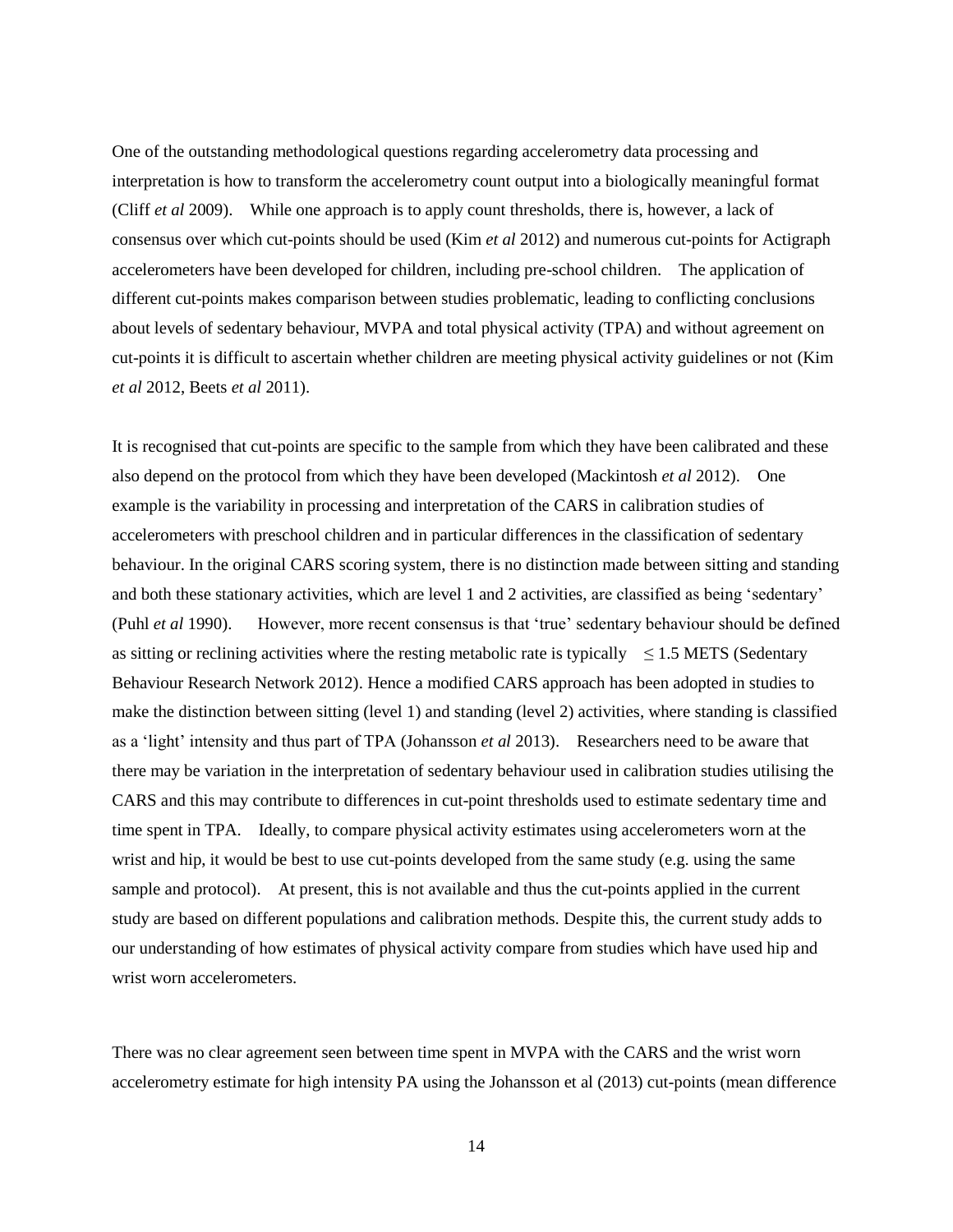(LOA): -9.3, (-20.0, 1.5)). Similarly a difference was found between the time spent in MVPA using the CARS and the hip worn accelerometry estimate with the Evenson *et al* (2008) cut-points (mean difference (LOA): -3.8 (-10.7, 3.1)). However, there was better agreement was found for time spent in translocation or locomotion (including both slow and fast walking) using the CARS and the Johansson *et al* (2013) estimate for high intensity physical activity (mean difference (LOA): -2.0 (-9.4,5.4)). While the interpretation of what constitutes MVPA or high intensity PA needs careful consideration, the wrist worn accelerometer demonstrated good agreement with locomotion activities in this preschool population when the Johansson *et al* (2013) cut-points were applied.

To allow for standardisation in the assessment of physical activity between studies Bassett et al (2015) has argued for the reporting of total volume of activity counts per day (TAC/d). This would provide a more direct measure of physical activity and avoid the issues of applying different cut-point or algorithm to accelerometry data which can result in large apparent difference in physical activity outcomes (Beets *et al* 2011, Bornstein *et al* 2011). The findings of this study suggest that there are wide discrepancies between the volume of count data collected from the wrist and the hip. Given the differences of 184978.1(2114.4,367841.8) counts from 1 hour of data collection, it would be substantially higher over a longer period of data collection. However, these differences are not unexpected and indeed the higher wrist worn may help to capture more accurately total physical activity of preschool children. However, how this count data collected from the wrist relates to uniaxial Actigraph data already collected from the hip warrants further investigation, if trends or patterns in physical activity behaviour is to be explored over time.

There are a number of limitations in this study. The first is that this study was limited to 1 hour of observation of physical activity behaviour of children in a nursing setting. As such further investigation to compare wrist and hip accelerometry over a longer period of time, in day to day living, is important in gaining greater understanding of the relationship between monitor output. Secondly the CARS as a criterion measure has been questioned (Adolph *et al* 2012, Oliver *et al* 2007). Adolph *et al.* (2012) argues that while direct observation is critical for identification of type of activity; this method lacks precision in quantifying intensity levels and thus energy expenditure. Moreover, Oliver *et al.* (2007) argues that direct observation should be considered as a subjective method, as it relies on the observer to observe, interpret and code children's physical activity behaviour. Despite this, given the problems with interpreting energy expenditure in young children, observational methods offer a behavioural approach to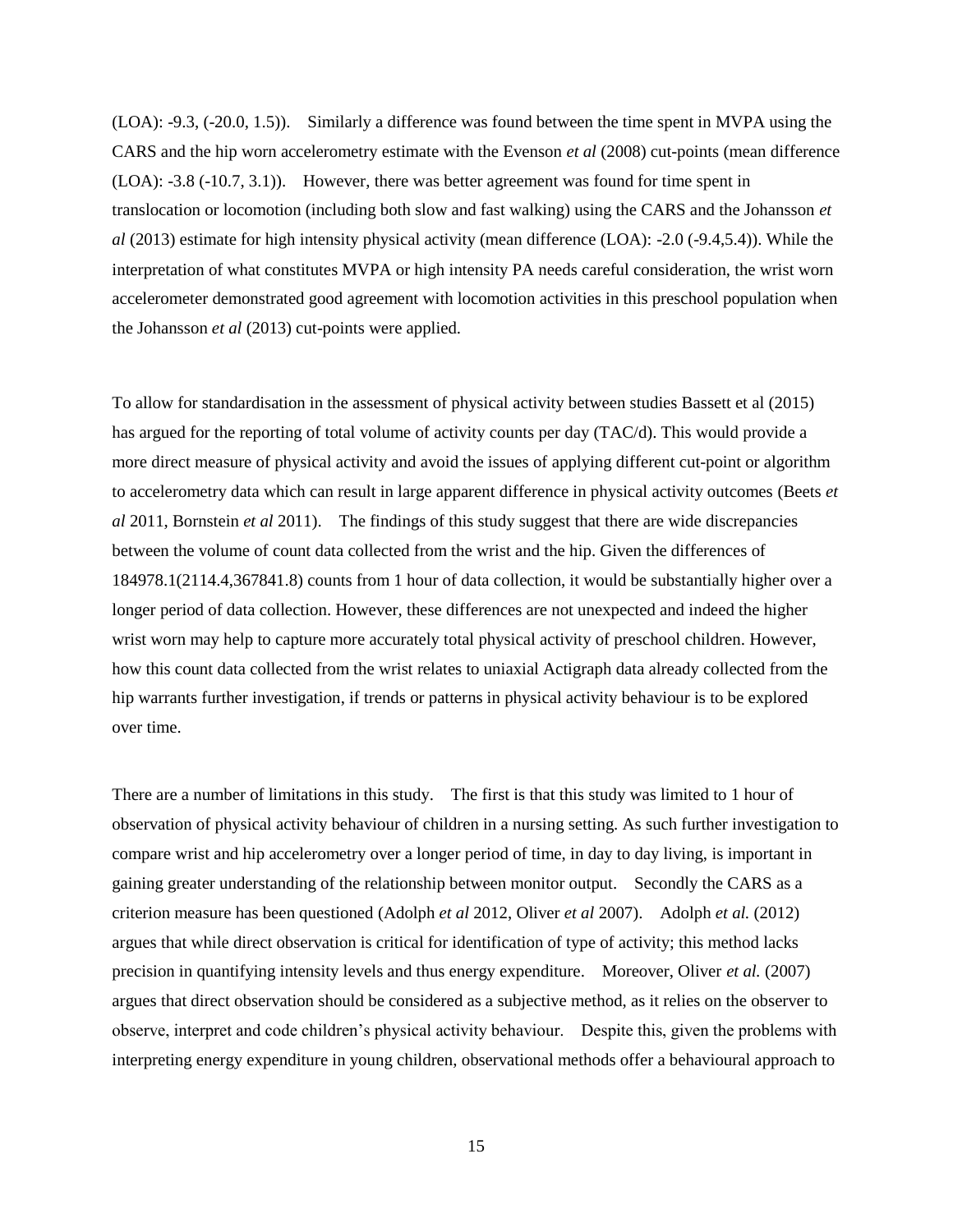calibration as an alternative. In addition, this approach is argued to be valuable in studies of young children, particularly if there is an interest in 'type' or 'patterns' of physical activity (Freedson *et al* 2005).

Another limitation of the study is that the data were collected in 1-s epochs and then re-integrated into 5-s epochs, in addition cut-points values which were validated for 60-s epochs (Puyau *et al* 2002) or for 15-s epochs (Evenson *et al* 2008) were divided into 5-s epochs and whether this creates errors in the data processing has been raised as a concern (Kim *et al* 2013).

With the availability of raw accelerometry data it has been argued that rather than reporting the 'count' output which, varies between the models of accelerometer and trying to convert this to a biologically meaningful format, future accelerometers should provide data in standardised units such as gravitational constant (G, m∙s-2) or time-integrated units (m∙s-1). This would allow for greater ease of comparison between accelerometry output between models. The use of raw accelerometry data instead of activity counts had been proposed for incorporation within a consensus statement at the 2009 'Objective Measurement of Physical Activity: Best Practice and Future Directions' conference (John and Freedson 2012). One possible concern with using raw acceleration data is how to manage the raw acceleration data and convert this into a meaningful format for the 'end user' be it researcher or policy-maker. Advances have, however, been made in accelerometer data processing with the development of more sophisticated approaches to data modelling analysis (Bonomi *et al* 2009, Pober *et al* 2006, Staudenmayer *et al* 2009, Zhang *et al* 2003). This area warrants further investigation in studies of pre-school children to determine if this will offer an accurate means of classifying physical activity behaviour.

Although it is agreed that accelerometer placement has an effect on the measurement of bodily acceleration, there is still some debate over the ideal location of the sensor for particular applications (Cleland *et al* 2013). A strength this study, is that it is one of the few studies to explore the relationship between output from hip and wrist worn Actigraph accelerometers and to date the first exploring this in the preschool population. Greater understanding of this relationship is important for longitudinal comparison of physical behaviour over time. Finally, valid cut-points for wrist worn Actigraph accelerometers had not been previously established in this population.

In conclusion, the findings of this study suggest that while the output from wrist and hip Actigraph accelerometers were significantly correlated but that there was large bias between the VM count data and the VM cpm data collected from the two placement sites. There was systematic bias with differences accentuated with the wrist higher total VM count and VM cpm data. There is reasonable agreement

.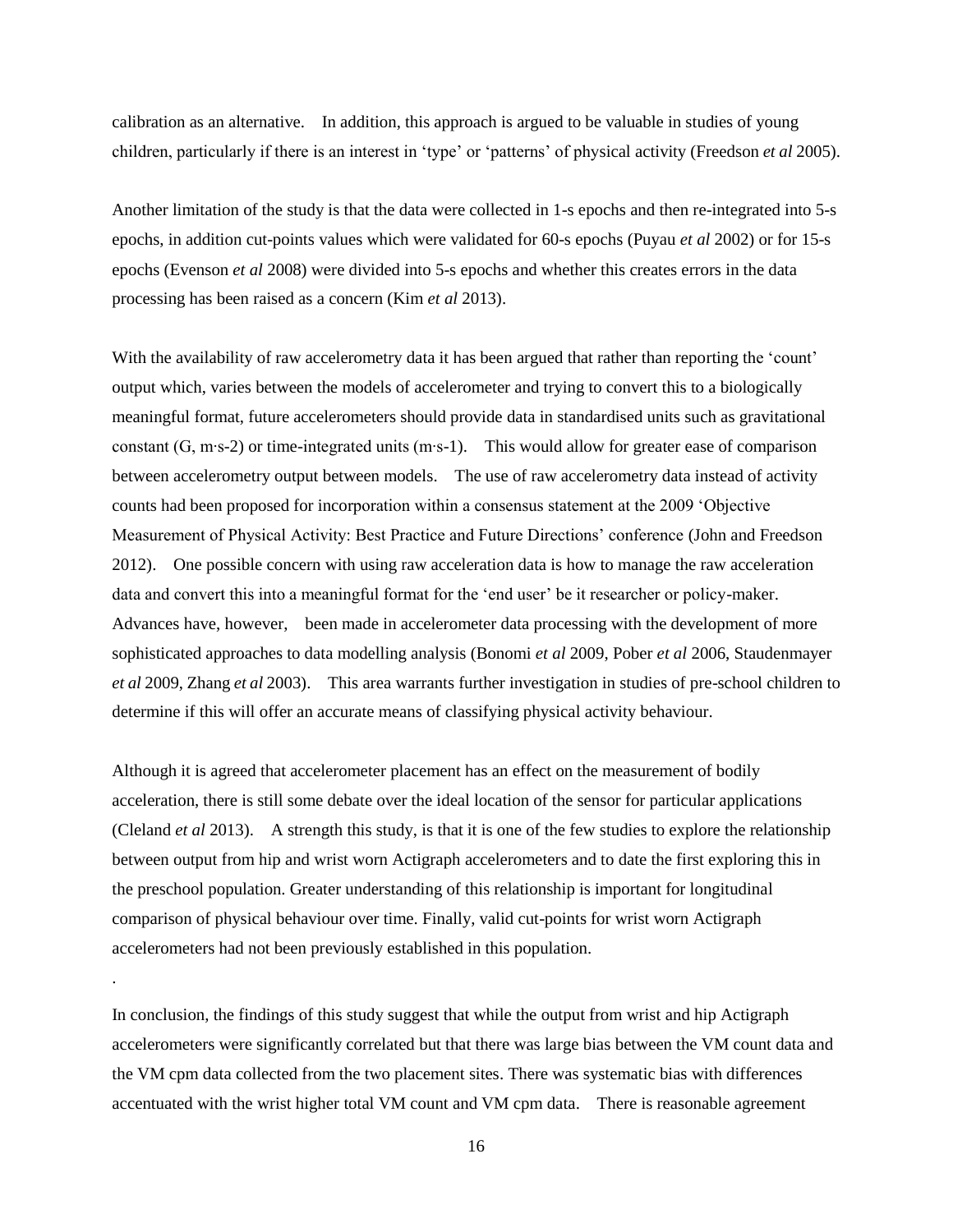between the wrist and the hip estimates of TPA when Johansson et al (2013) is applied to the VM data collected at the wrist and the Evenson et al (2008) cut-points are applied to the uniaxial data at the hip. However, this warrants further investigation over a longer duration.

Finally, good agreement was found between the Johansson et al (2013) and a modified version of the CARS, where only sitting activities are classified as sedentary and standing activities were classified as part of 'TPA'. This suggests good validity for Johansson et al (2013) cut-points for wrist worn Actigraph accelerometers in preschool children aged 3-5 years at a group level.

## **References**

- Adolph A L, Puyau M R, Vohra F A, Nicklas T A, Zakeri I F and Butte N F 2012 Validation of uniaxial and triaxial accelerometers for the assessment of physical activity in preschool children *J. Phys. Act. Health* **9** 944-53
- Alhassan S, Sirard J R and Robinson T N 2007 The effects of increasing outdoor play time on physical activity in Latino preschool children *Int J Pediatr Obes* **2** 153-8
- Australian Government, Department of Health and Ageing 2010 Get up and grow: healthy eating and physical activity for early childhood. Directors/coordinators book http://www.health.gov.au/internet/main/publishing.nsf/Content/
- Bassett D R, Troiano R P, Mcclain J J and Wolff D L 2015 Accelerometer-based Physical Activity: Total Volume per Day and Standardized Measures *Med Sci Sports Exs* **47** 833-8
- Basterfield L, Adamson A J, Frary J K, Parkinson K N, Pearce M S, Reilly J J and Gateshead Millennium Study Core Team 2011 Longitudinal study of physical activity and sedentary behavior in children *Pediatrics* **127** e24-30
- Beets M W, Bornstein D, Dowda M and Pate R R 2011 Compliance with national guidelines for physical activity in U.S. preschoolers: measurement and interpretation *Pediatrics* **127** 658-64
- Biddle S J, Pearson N, Ross G M and Braithwaite R 2010 Tracking of sedentary behaviours of young people: a systematic review *Prev. Med.* **51** 345-51
- Bonomi A G, Goris A H, Yin B and Westerterp K R 2009 Detection of type, duration, and intensity of physical activity using an accelerometer *Med. Sci. Sports Exerc.* **41** 1770-7
- Bornstein D B, Beets M W, Byun W and McIver K 2011 Accelerometer-derived physical activity levels of preschoolers: a meta-analysis *J. Sci. Med. Sport* **14** 504-11
- Canadian Society of Exercise Physiology 2012 Canadian physical activity guidelines: for the early years 0-4 years http://www.csep.ca/CMFiles/Guidelines/CSEP-InfoSheets-early-years-ENG.pdf
- Cleland I, Kikhia B, Nugent C, Boytsov A, Hallberg J, Synnes K, McClean S and Finlay D 2013 Optimal Placement of Accelerometers for the Detection of Everyday Activities *Sensors* **13** 9183-200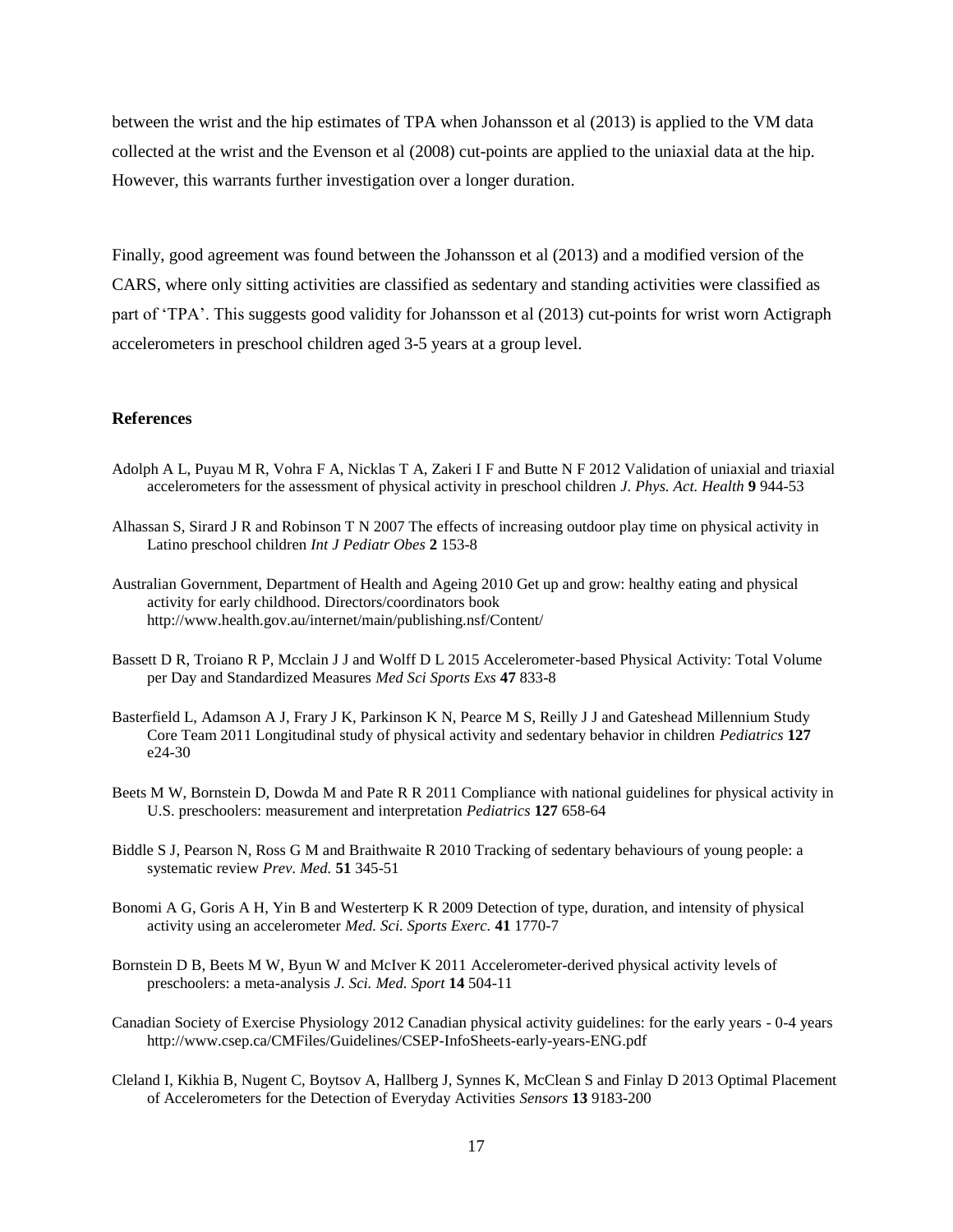- Cliff D P, Reilly J J and Okely A D 2009 Methodological considerations in using accelerometers to assess habitual physical activity in children aged 0-5 years *J. Sci. Med. Sport* **12** 557-67
- Cole T J 2002 A chart to link child centiles of body mass index, weight and height *Eur. J. Clin. Nutr.* 1194-9
- Cox R, Skouteris H, Rutherford L, Fuller-Tyszkiewicz M, Dell'Aquila D and Hardy L L 2012 Television viewing, television content, food intake, physical activity and body mass index: a cross-sectional study of preschool children aged 2-6 years *Health Promot J Austr* **23** 58-62
- Dale D, Corbin C B and Dale K S 2000 Restricting opportunities to be active during school time: do children compensate by increasing physical activity levels after school? *Res. Q. Exerc. Sport* **71** 240-8
- De Decker E, De Craemer M, Santos-Lozano A, Van Cauwenberghe E, De Bourdeaudhij I and Cardon G 2013 Validity of the activPALTM and the Actigraph monitors in preschoolers *Med. Sci. Sports Exerc.* **[Epub ahead of print]**
- de Vries S I, Bakker I, Hopman-Rock M, Hirasing R A and van M W 2006 Clinimetric review of motion sensors in children and adolescents *J. Clin. Epidemiol.* **59** 670-80
- de Vries S I, Van Hirtum H W, Bakker I, Hopman-Rock M, Hirasing R A and van M W 2009 Validity and reproducibility of motion sensors in youth: a systematic update *Med. Sci. Sports Exerc.* **41** 818-27
- Department of Health, Physical Activity, Health Improvement and Protection 2011 Start Active, Stay Active. A report on physical activity for health from the four home countries' Chief Medical Officers http://www.dh.gov.uk/en/Publicationsandstatistics/Publications/PublicationsPolicyAndGuidance/DH\_128209
- Dietz W H 2001 The obesity epidemic in young children. Reduce television viewing and promote playing *BMJ* **322** 313-4
- Djafarian K, Speakman J R, Stewart J and Jackson D M 2013 Comparison of activity levels measured by a wrist worn accelerometer and direct observation in young children *OJPed* **3** 422
- Ekblom O, Nyberg G, Bak E E, Ekelund U and Marcus C 2012 Validity and Comparability of a Wrist-Worn Accelerometer in Children *J. Phys. Act. Health* **9** 389-93
- Evenson K R, Catellier D J, Gill K, Ondrak K S and McMurray R G 2008 Calibration of two objective measures of physical activity for children *J. Sports Sci.* **26** 1557-65
- Freedson P, Pober D and Janz K F 2005 Calibration of accelerometer output for children *Med. Sci. Sports Exerc.* **37** S523-30
- Freedson P S and Miller K 2000 Objective monitoring of physical activity using motion sensors and heart rate *Res. Q. Exerc. Sport* **71** S21-9
- Goldfield G S, Harvey A, Grattan K and Adamo K B 2012 Physical activity promotion in the preschool years: a critical period to intervene *Int. J. Environ Res Public Health* **9** 1326-42
- Heelan K A and Eisenmann J C 2006 Physical activity, media time, and body composition in young children *J. Phys. Act. Health* **3** 200-9
- Hildebrand M, Van Hees V T, Hansen B H and Ekelund U 2014 Age Group Comparability of Raw Accelerometer Output from Wrist- and Hip-Worn Monitors *Med. Sci. Sports Exerc.* **46** 1816-24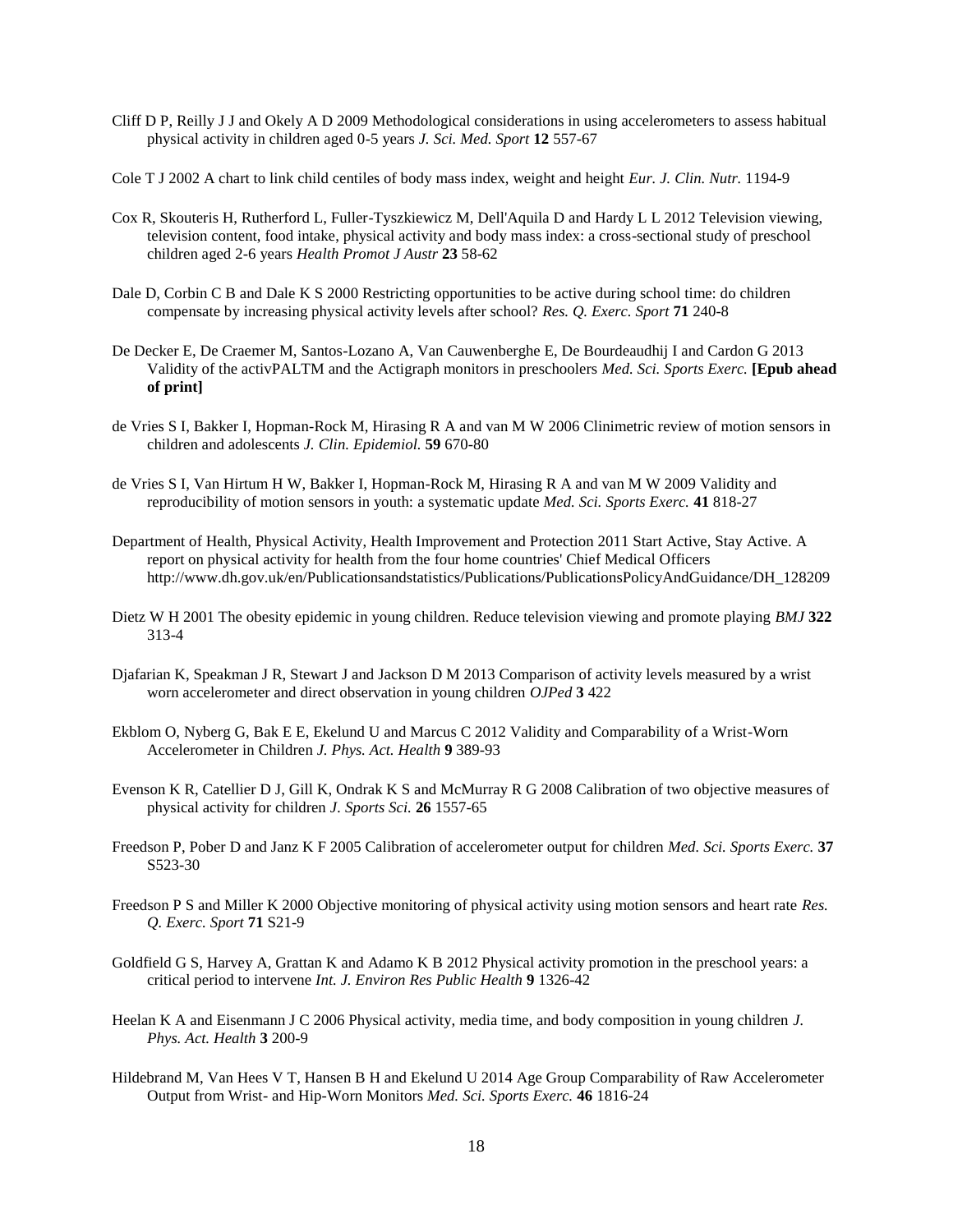- Hinkley T, Salmon J, Okely A, D., Crawford D and Hesketh K 2012 Preschoolers' physical activity, screen time, and compliance with recommendations *Med. Sci. Sports Exerc.* **44** 458-65
- Hislop J F, Bulley C, Mercer T H and Reilly J J 2012 Comparison of epoch and uniaxial versus triaxial accelerometers in the measurement of physical activity in preschool children: a validation study *Pediatr. Exerc. Sci.* **24** 450-60
- Jackson D M, Reilly J J, Kelly L A, Montgomery C, Grant S and Paton J Y 2003 Objectively measured physical activity in a representative sample of 3- to 4-year-old children *Obes. Res.* **11** 420-5
- Janz K F, Burns T L, Levy S M, Torner J C, Willing M C, Beck T J, Gilmore J M and Marshall T A 2004 Everyday activity predicts bone geometry in children: the Iowa bone development study *Med. Sci. Sports Exerc.* **36** 1124-31
- Janz K F, Gilmore J M, Burns T L, Levy S M, Torner J C, Willing M C and Marshall T A 2006 Physical activity augments bone mineral accrual in young children: The Iowa Bone Development study *J. Pediatr.* **148** 793-9
- Janz K F, Levy S M, Burns T L, Torner J C, Willing M C and Warren J J 2002 Fatness, physical activity and television viewing in children during the adiposity rebound period: the Iowa bone development study *Prev. Med.* **35** 536-71
- Johansson E, Ekelund U, Nero H, Marcus C and Hagströmer M 2013 Calibration and cross-validation of a wrist-worn Actigraph in young preschoolers *Pediatr Obes* **10** 1-6
- John D and Freedson P 2012 Actigraph and Actical physical activity monitors: a peek under the hood *Med. Sci. Sports Exerc.* **44** S86-9
- Kim Y, Beets M W, Pate R R and Blair S N 2013 The effect of reintegrating Actigraph accelerometer counts in preschool children: comparison using different epoch lengths *J Sci Med Sports* **16** 129-34
- Kim Y, Beets M W and Welk G J 2012 Everything you wanted to know about selecting the "right" Actigraph accelerometer cut-point for youth, but....A systematic review *PLoS one* **15** 311-21
- Mackintosh, K A, Fairclough, S J, Stratton, G and Ridgers, N D 2012 A calibration protocol for population-specific accelerometer cut-points in children *PLoS one* **7** e36919
- Malina R M 1996 Tracking of physical activity and physical fitness across the lifespan *Res. Q. Exerc. Sport* **67** S48-57
- Martinez-Gomez D, Tucker J, Heelan K A, Welk G J and Eisenmann J C 2009 Associations between sedentary behavior and blood pressure in young children *Arch. Pediatr. Adolesc. Med.* **163** 724-30
- Mattocks C, Hines M, Ness A, Leary S, Griffiths A, Tilling K, Blair S N and Riddoch C 2010 Associations between sex-typed behaviour at age 3 *½* and levels and patterns of physical activity at age 12: the Avon Longitudinal Study of Parents and Children *Arch. Dis. Child.* **95** 509-12
- Metallinos-Katsaras E S, Freedson P, Fulton J E and Sherry B 2007 The association between an objective measure of physical activity and weight status in preschoolers *Obesity* **15** 686-94
- National Association for Sport and Physical Education 2009 Active Start: a statement of physical activity guidelines for children from birth to age 5 2nd edn (Reston, VA: American Alliance for Health, Physical Education, Recreation and Dance)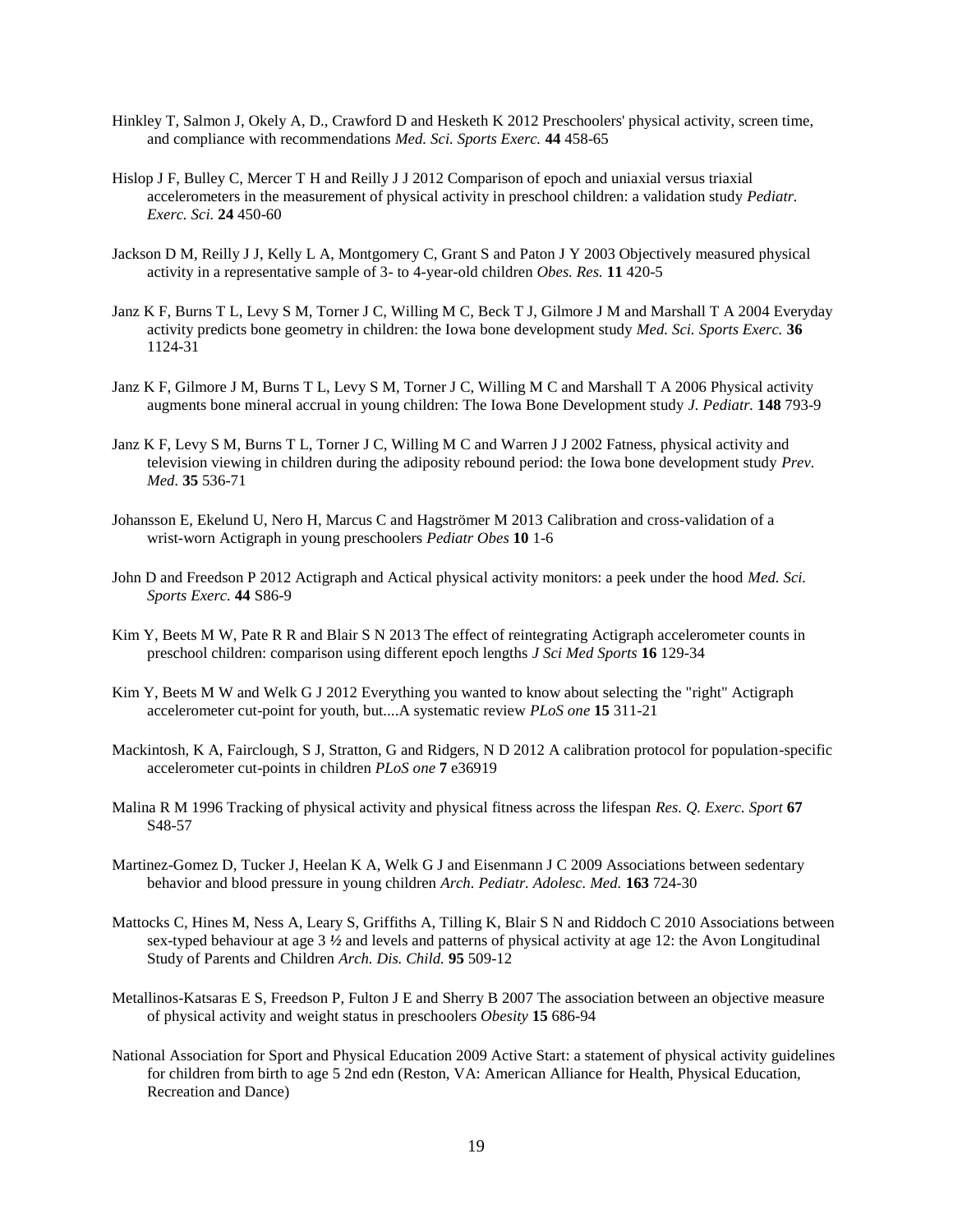- National Institute for Health and Clinical Excellence 2009 PH 17 Promoting physical activity for children and young people: quick reference guide http://www.nice.org.uk/nicemedia/live/11773/42885/42885.PDF
- Obeid J, Nguyen T, Gabel L and Timmons B W 2011 Physical activity in Ontario preschoolers: prevalence and measurement issues *Appl Physiol Nutr Metab* **36** 291-7
- Ojiambo R et al 2011 Impact of methodological decisions on accelerometer outcome variables in young children *Int. J. Obes.* **35** S98-S103
- Okely A D, Trost S G, Steele J R, Cliff D P and Mickle K 2009 Adherence to physical activity and electronic media guidelines in Australian pre-school children *J. Paediatr. Child Health* **45** 5-8
- Oliver M, Schofield G M and Kolt G S 2007 Physical activity in preschoolers: understanding prevalence and measurement issues *Sports Med.* **37** 1045-70
- Parsons T J, Power C, Logan S and Summerbell C D 1999 Childhood predictors of adult obesity: a systematic review *Int. J. Obes.* **23 Suppl 8** S1-107
- Pate R R, Almeida M J, McIver K L, Pfeiffer K A and Dowda M 2006 Validation and calibration of an accelerometer in preschool children *Obesity* **14** 2000-6
- Pate R R, O'Neill J R and Mitchell J 2010 Measurement of physical activity in preschool children *Med. Sci. Sports Exerc.* **42** 508-12
- Pfeiffer K A, McIver K L, Dowda M, Almeida M J and Pate R R 2006 Validation and calibration of the Actical accelerometer in preschool children *Med. Sci. Sports Exerc.* **38** 152-7
- Pober D M, Staudenmayer J, Raphael C and Freedson P S 2006 Development of novel techniques to classify physical activity mode using accelerometers *Med. Sci. Sports Exerc.* **38** 1626-34
- Puhl J, Greaves K, Hoyt M and Baranowski T 1990 Children's Activity Rating Scale (CARS): description and calibration *Res. Q. Exerc. Sport* **61** 26-36
- Puyau M R, Adolph A L, Vohra F A and Butte N F 2002 Validation and calibration of physical activity monitors in children *Obes. Res.* **10** 150-7
- Rokholm B, Baker J L and Sørensen T I A 2010 The levelling off of the obesity epidemic since the year 1999- a review of evidence and perspectives *Obes Rev* **11** 835-46
- Routen A C, Upton D, Edwards M G and Peters D M 2012 Discrepancies in accelerometer measured physical activity in children due to cut-point non-equivalence and placement site *J. Sports Sci.* **30** 1303-10
- Rowlands A V, Rennie K, Kozarski R, Stanley R M, Eston R G, Parfitt G C and Olds T S 2014 Children's Physical Activity Assessed with Wrist- and Hip-Worn Accelerometers *Med Sci Sports Exs* **46** 2308-16
- Sedentary Behaviour Research Network 2012 Letter to the Editor: standardized use of the terms "sedentary" and "sedentary behaviours" *Appl Physiol Nutr Metab* **37** 540-2
- Sherar L B, Griew P, Esliger D W, Cooper A R, Ekelund U, Judge K and Riddoch C 2011 International children's accelerometry database (ICAD): design and methods *BMC Public Health* **11** 485